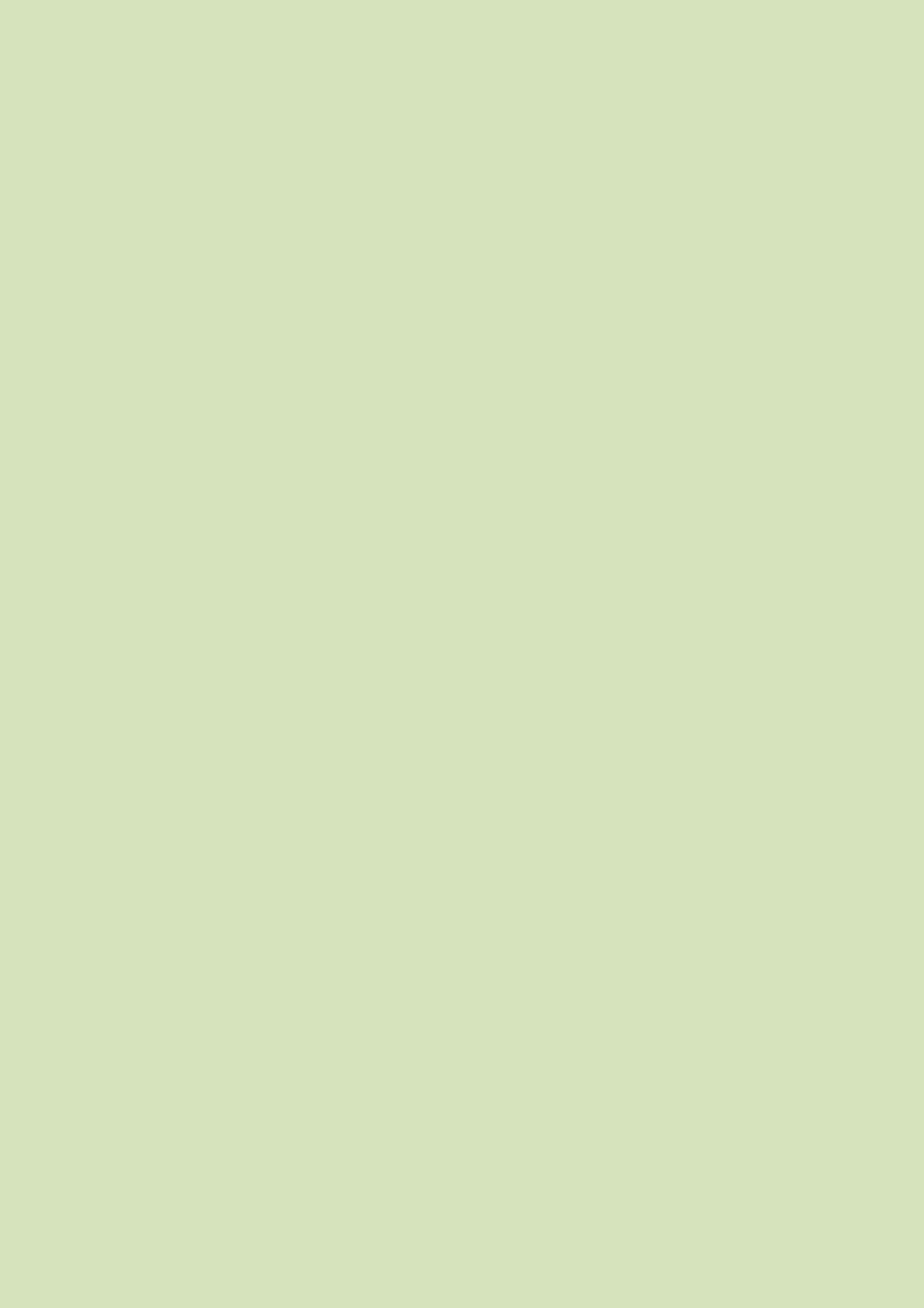# **Chapter V**

# **Functioning of Public Sector Undertakings**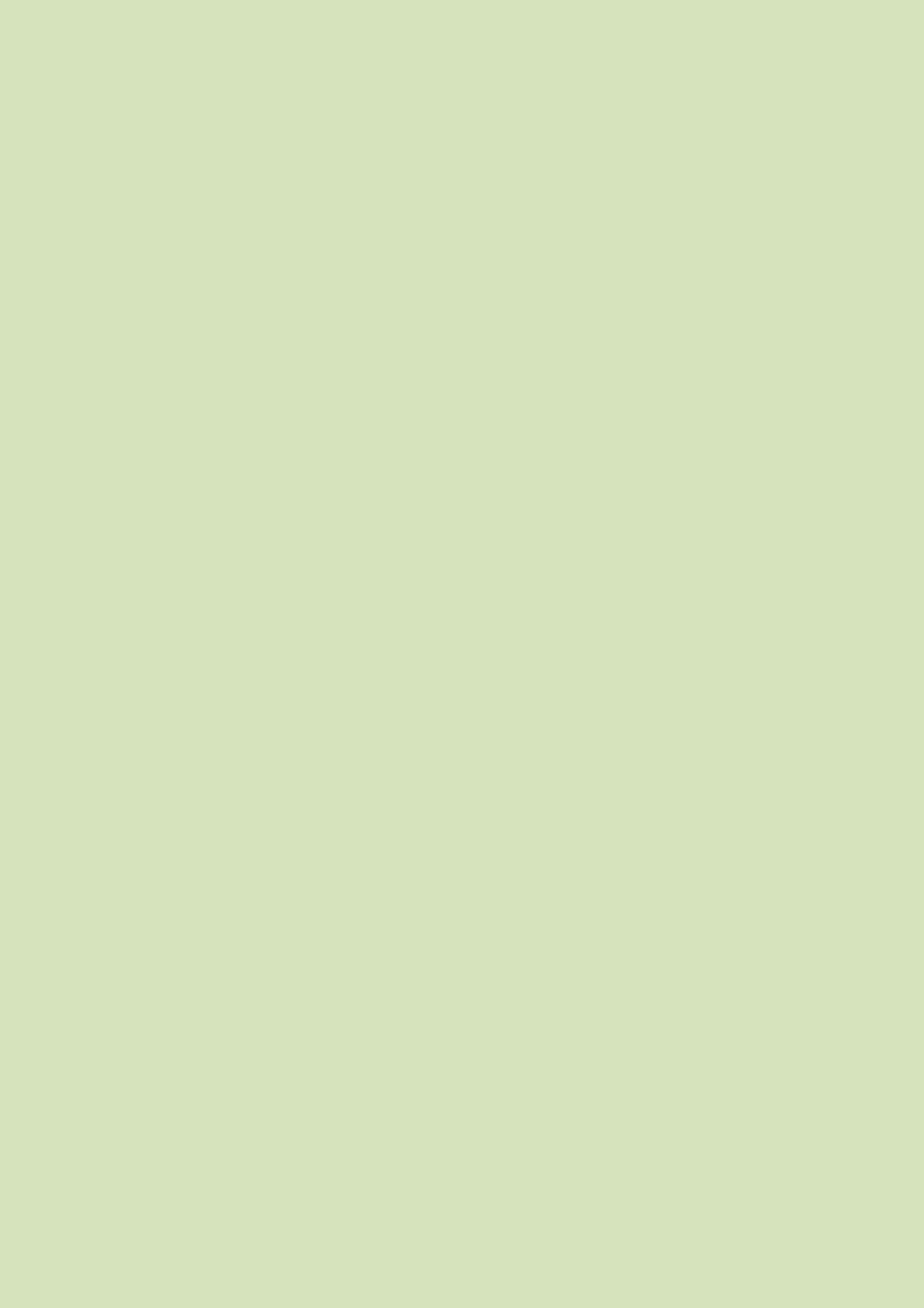#### **CHAPTER V**

#### **Functioning of Public Sector Undertakings**

#### **5.1 Introduction**

#### **5.1.1 General**

 $\overline{a}$ 1

The Public Sector Undertakings (PSUs) are established to carry out activities of commercial nature keeping in view the welfare of people and occupy an important place in the economy of the State/UT. These PSUs consist of Government Companies and Statutory Corporations. As on 31 March 2020, there were 42 PSUs (six in Power Sector and 36 in other Sectors), including three Statutory Corporations<sup>1</sup> under the audit jurisdiction of the Comptroller and Auditor General of India (C&AG); Out of these 42 PSUs, 32 are working and  $10^2$  are non-working (four in Power Sector and six in other Sectors). One PSU, Jammu and Kashmir Bank Limited, having a total paidup equity of  $\bar{\tau}$  71.36 crore is listed on the stock exchange since July 1998. The paid-up equity of  $\bar{\tau}$  71.36 crore of the Bank is held partly by the Government of Jammu and Kashmir (68.18 *per cent*) and the remaining part by Foreign Institutional Investors, Resident Individuals and others  $(31.82 \text{ per cent})^3$ . During the year 2019-20, no PSU was incorporated whereas Government of erstwhile state of Jammu and Kashmir (GoJ&K) decided (24 October 2019) to wind up one PSU viz. J&K Asset Reconstruction Limited which was incorporated on 28 April 2017 but had never started its operation since its incorporation.

There are two power generation Companies, Jammu & Kashmir Power Development Corporation Limited (JKPDC) and Chenab Valley Power Project Private Limited (CVPPP). CVPPP is a joint venture<sup>4</sup> Company with an investment of  $\bar{\tau}$  1,780.08 crore<sup>5</sup> as of March 2020.

As a consequence of the unbundling of the Power Sector, one power transmission Company<sup>6</sup>, two power distribution companies<sup>7</sup> and one Company<sup>8</sup> to conduct trading activities in power were incorporated by the GoJ&K. However, these Companies which have been incorporated between March 2013 and June 2013 are yet to start their commercial operations as of March 2020. In the absence of commercial operations by these companies, the power transmission and distribution activities

Jammu & Kashmir State Financial Corporation, Jammu & Kashmir State Road Transport Corporation and Jammu & Kashmir State Forest Corporation.

<sup>2</sup> Jammu & Kashmir Power Transmission Corporation Limited, Jammu Power Distribution Corporation Limited, Kashmir Power Distribution Corporation Limited, Jammu & Kashmir Power Corporation Limited, Jammu & Kashmir Handloom Handicrafts Raw Material Supplies Organisation Limited (A Subsidiary of Himalayan Wool Combers Limited), Tawi Scooters Limited, Himalayan Wool Combers Limited, Jammu & Kashmir Road Development Corporation Limited, Jammu & Kashmir International Trade Centre Corporation Limited and Jammu & Kashmir Asset Reconstruction Limited.

<sup>3</sup> Indian Mutual Funds, Insurance Companies, Non-Resident Indian and Corporate Bodies.

<sup>4</sup> CVPPP is a joint venture of JKPDC, National Hydroelectric Power Corporation (NHPC) and Power Trading Corporation (PTC) wherein Government of Jammu & Kashmir has not made any investment.

<sup>5</sup> JKPDC:  $\bar{\xi}$  888.00 crore, NHPC:  $\bar{\xi}$  888.00 crore and PTC:  $\bar{\xi}$  4.08 crore.

<sup>6</sup> Jammu & Kashmir Power Transmission Corporation Limited (March 2013).

<sup>7</sup> Jammu Power Distribution Corporation Limited (June 2013) and Kashmir Power Distribution Corporation Limited (June 2013).

<sup>8</sup> Jammu & Kashmir Power Corporation Limited (March 2013).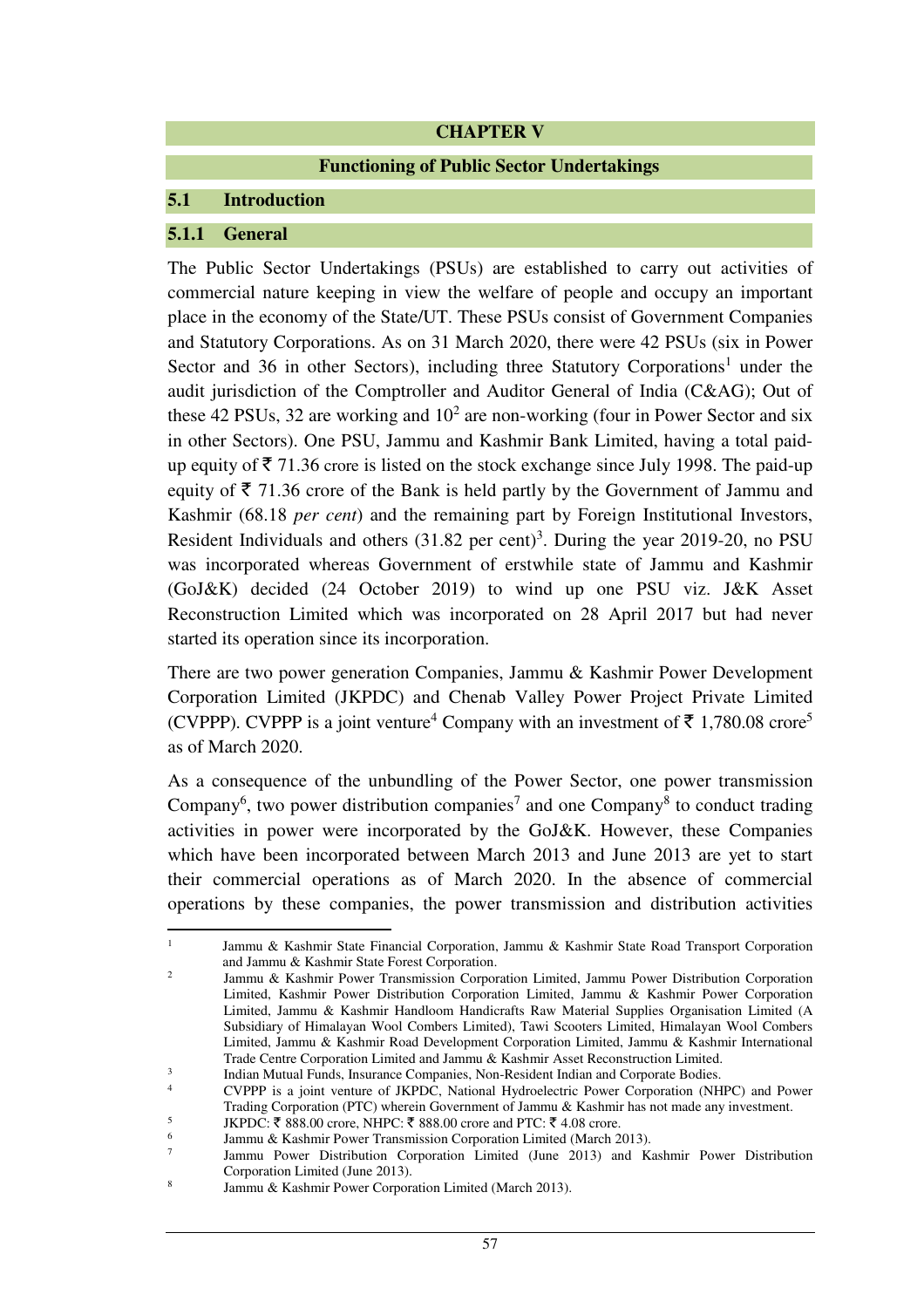continue to be carried out by the Power Development Department of Jammu & Kashmir Government.

The 25<sup>9</sup> working PSUs registered an annual turnover of  $\bar{\tau}$  11,298.17 crore and suffered an aggregate loss of  $\bar{\tau}$  1,007.93 crore as of 31 December 2020 as per their latest finalised accounts.

There are  $10^{10}$  non-working PSUs, with an investment of  $\overline{\xi}$  57.57 crore towards share capital ( $\bar{\tau}$  56.74 crore) and long term loans ( $\bar{\tau}$  0.83 crore), by the GoJ&K which are non-operational for the last six to 30 years.

# **5.2 Accountability Framework**

l

Section 2 (45) of the Companies Act, 2013 (Act), defines a Government Company as any Company in which not less than 51 *per cent* of the paid-up share capital is held by the Central Government or by any State Government or Governments or partly by the Central Government and partly by one or more State Governments, and also includes a Company which is a subsidiary Company of a Government Company. The procedure for audit of Government Companies is laid down in Sections 139 and 143 of the Companies Act, 2013.

The C&AG of India appoints the Statutory Auditors of a Government Company and Government Controlled Other Company under Section 139(5) and (7) of the Companies Act, 2013. Section 139 (5) of the Companies Act, 2013 provides that the Statutory Auditors in case of a Government Company or Government Controlled Other Company are to be appointed by the C&AG within a period of 180 days from the commencement of the financial year. Section 139 (7) of the Companies Act, 2013, however, provides that in the case of a Government Company or Government Controlled Other Company, the first auditor is to be appointed by the C&AG within 60 days from the date of registration of the Company and in case the C&AG does not appoint such auditor within the said period, the Board of Directors of the Company or the members of the Company have to appoint such an auditor.

Further, as per sub-Section 7 of Section 143 of the Companies Act 2013, the C&AG may, in case of any Company covered under sub-Section (5) or sub-Section (7) of Section 139, if considered necessary, by an order, cause audit to be conducted of the accounts of such Company and the provisions of Section 19A of the Comptroller and Auditor General's (Duties, Powers and Conditions of Service) Act, 1971 shall apply to the report of such test audit. Thus, a Government Company or any other Company

<sup>9</sup> Excluding seven working PSUs, Jammu & Kashmir Medical Supplies Corporation Limited, Jammu & Kashmir IT Infrastructure Development Pvt. Limited and AIC-Jammu & Kashmir EDI Foundation, Jammu Smart City Limited, Srinagar Smart City Limited, Jammu Mass Rapid Transit Corporation Pvt. Limited, Srinagar Mass Rapid Transit Corporation Pvt. Limited which never submitted their accounts since inception.

<sup>&</sup>lt;sup>10</sup> Jammu  $\&$  Kashmir Power Transmission Corporation Limited, Jammu Power Distribution Corporation Limited, Kashmir Power Distribution Corporation Limited, Jammu & Kashmir Power Corporation Limited, Jammu & Kashmir Handloom Handicrafts Raw Material Supplies Organisation Limited (A Subsidiary of Himalayan Wool Combers Limited), Tawi Scooters Limited, Himalayan Wool Combers Limited, Jammu & Kashmir Road Development Corporation Limited, Jammu & Kashmir Assets Reconstruction Limited and Jammu & Kashmir International Trade Centre Corporation Limited.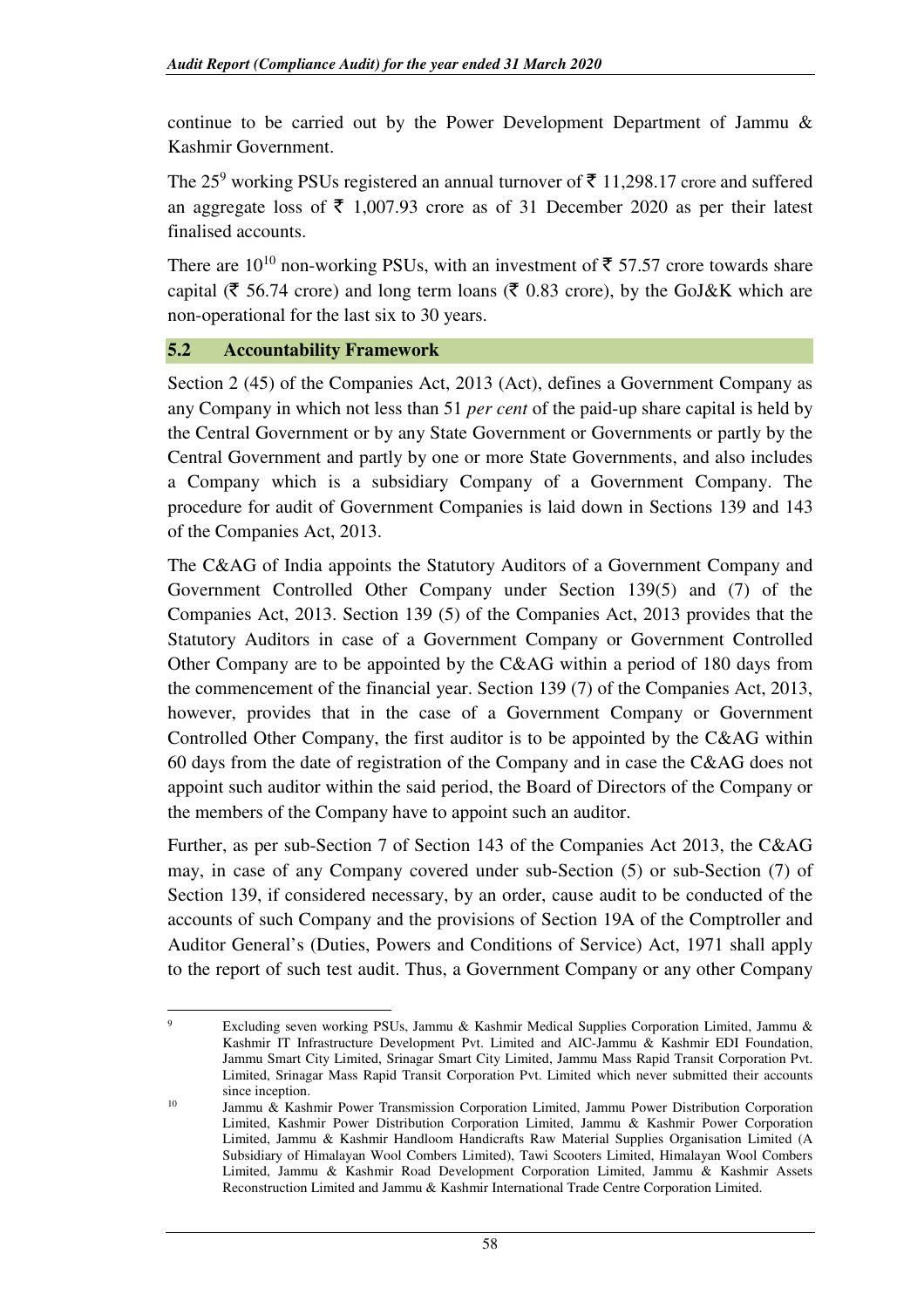owned or controlled, directly or indirectly, by the Central Government, or by any State Government or Governments or partly by Central Government and partly by one or more State Governments is subject to the audit by the C&AG. However, audit of the financial statements of a Company in respect of the financial years that commenced on or before 31 March 2014 shall continue to be governed by the provisions of the Companies Act, 1956.

# **5.3 Statutory Audit**

The financial statements of the Government Companies (as defined in Section 2 (45) of the Companies Act 2013) are audited by Statutory Auditors, who are appointed by the C&AG as per the provisions of Section 139(5) or (7) of the Companies Act 2013. The Statutory Auditors submit a copy of the Audit Report to the C&AG including, among other things, financial statements of the Company under Section 143(5) of the Act 2013. These financial statements are also subject to supplementary audit by the C&AG within 60 days from the date of receipt of the audit report under the provisions of Section 143 (6) of the Act 2013.

Audit of Statutory Corporations is governed by their respective legislations. Out of the three Statutory Corporations, the C&AG is the sole auditor for Jammu and Kashmir State Road Transport Corporation only. Audit of Jammu and Kashmir State Financial Corporation and Jammu and Kashmir State Forest Corporation, is conducted by Chartered Accountants and supplementary audit is conducted by the C&AG.

# **5.4 Role of Government and Legislature**

The Government exercises control over the affairs of these PSUs through their Administrative Departments. The Chief Executive Officer and Directors to the Board are appointed by the Government.

The Legislature also monitors the accounting and utilisation of Government investment in the PSUs. The Annual Reports together with the Statutory Auditors' Reports and comments of the C&AG, in respect of the Government Companies and Separate Audit Reports of the C&AG in case of Statutory Corporations, are to be placed before the Legislature under Section 394 of the Companies Act, 2013 or as stipulated in the respective Acts. The Audit Reports of C&AG are submitted to the Government under Section 19A of the C&AG's (Duties, Powers and Conditions of Service) Act, 1971.

# **5.5 Impact of contribution of Public Sector Undertakings**

To assess the reasonable rate of return on the investment made in PSUs by the Government of Jammu & Kashmir (GoJ&K), ratios such as return on equity and return on capital employed are worked out. To assess the ability of the Companies to service the debt owed to Government, Banks and other financial institutions, Debt Turnover Ratio and Interest Coverage Ratio are worked out. In order to get a fair view about the impact and contribution of the PSUs separately towards the economy of the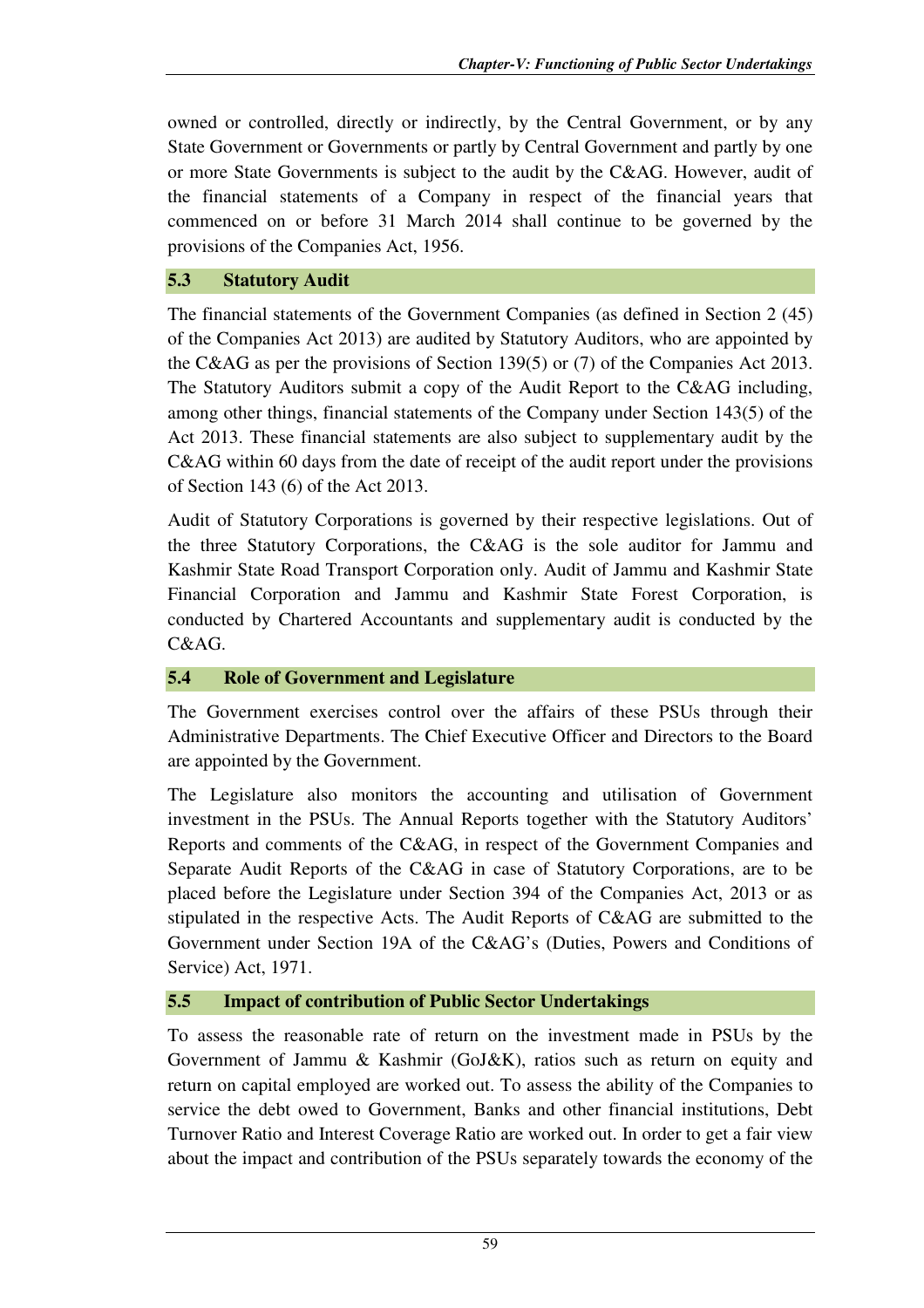State/UT, these PSUs are bifurcated into two categories, PSUs in Power Sector  $(six^{11})$ and PSUs in other Sectors  $(36^{12})$ . Table 5.1 provides the details of turnover of the PSUs of J&K during the period 2015 to 2020.

| Table 5.1: Details of turnover of PSUs |
|----------------------------------------|
|----------------------------------------|

|                                                                            |          |          |          |          | $($ $\overline{\mathbf{\xi}}$ in crore) |
|----------------------------------------------------------------------------|----------|----------|----------|----------|-----------------------------------------|
| <b>Particulars</b>                                                         | 2015-16  | 2016-17  | 2017-18  | 2018-19  | 2019-20                                 |
| Turnover of Power Sector <sup>13</sup> as per<br>latest finalised accounts | 1,119.90 | 1,119.90 | 992.46   | 992.46   | 1,025.91                                |
| Turnover of PSUs of other Sectors<br>as per latest finalised accounts      | 7,296.59 | 7,238.03 | 7,579.22 | 8.792.44 | 10,272.26                               |

*(Source: Compiled based on turnover figures of Power Sector)* 

#### **5.6 Disinvestment, restructuring and privatisation of PSUs**

During the year 2019-20, no disinvestment, restructuring and privatisation was done by the GoJ&K in any of the PSUs.

#### **5.7 Investment in Public Sector Undertakings**

Investment made in these 42 State PSUs in the form of equity and long term loans upto 31 March 2020 are given in Table 5.2.

| <b>Sector</b>         | <b>Number</b>       | $(5 \times 1)$ around (5)<br><b>Investment</b> |               |                 |               |              |               |  |
|-----------------------|---------------------|------------------------------------------------|---------------|-----------------|---------------|--------------|---------------|--|
|                       | of PSU <sub>s</sub> | <b>Equity</b>                                  |               | Long term loans |               | <b>Total</b> |               |  |
|                       |                     | GoJ&K                                          | <b>Others</b> | GoJ&K           | <b>Others</b> | GoJ&K        | <b>Others</b> |  |
| PSUs in Power Sector  | $6*$                | 2,593.49                                       | 1,780.08      | $\theta$        | 1.441.92      | 2,593.49     | 3,222.00      |  |
| PSUs in Other Sectors | $36^{\circ}$        | 801.03                                         | 119.11        | 2,208.38        | 2,275.37      | 3,009.41     | 2,394.48      |  |
| <b>Grand Total</b>    | 42                  | 3,394.52                                       | 1,899.19      | 2,208.38        | 3,717.29      | 5,602.90     | 5,616.48      |  |

**Table 5.2: Activity-wise investment in PSUs** 

*(Source: Compiled based on information received from PSUs)* 

\* *Out of six Power Sector PSUs only two are active (JKPDC and CVPPP). The GoJ&K has not made any investment in CVPPP*.

^ *Details in Appendix 5.1* 

l

<sup>11</sup> Two Working PSUs: (1) Jammu & Kashmir Power Development Corporation Limited (JKPDC) and (2) Chenab Valley Power Project Private Limited (CVPPP) and four inactive PSUs: (1) Jammu & Kashmir Power Corporation Limited (2) Jammu & Kashmir Power Transmission Corporation Limited (3) Jammu Power Distribution Corporation Limited and (4) Kashmir Power Distribution Corporation  $Limited.$ 

<sup>12</sup> 33 Government Companies and three Statutory Corporations (Jammu & Kashmir State Forest Corporation, Jammu & Kashmir State Financial Corporation and Jammu & Kashmir State Road Transport Corporation).

<sup>13</sup> Turnover pertains to only JKPDC as out of six Power Sector PSUs, four PSUs, (1) Jammu & Kashmir Power Corporation Limited (2) Jammu & Kashmir Power Transmission Corporation Limited (3) Jammu Power Distribution Corporation Limited and (4) Kashmir Power Distribution Corporation Limited are inactive and in CVPPP, the GoJ&K has not made any investment.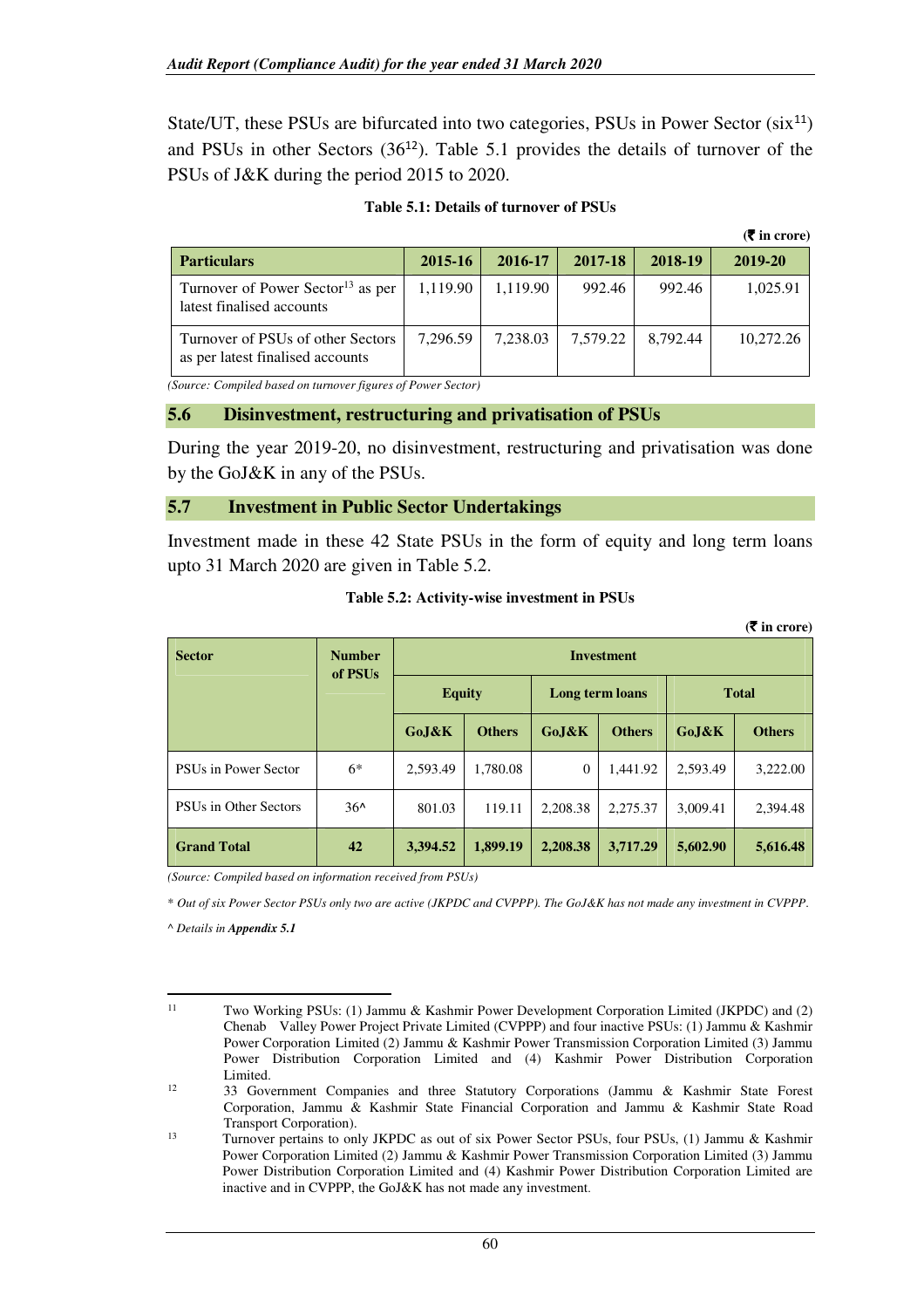**(A)** As on 31 March 2020, out of total investment of  $\bar{\mathbf{\tau}}$  4,373.57 crore in equity of PSUs in the Power Sector,  $\bar{\tau}$  2,593.49 crore (59.30 *per cent*) was contributed by the GoJ&K. The long term loans of  $\overline{\xi}$  1,441.92 crore availed by JKPDC were from banks and other financial institutions.

As per the latest finalised accounts of 2014-15, the GoJ&K had infused  $\bar{\tau}$  5,764.71 crore as plan fund to JKPDC for creation of capital assets as given in Table 5.3.

| Year                                       | 2015-16  | 2016-17  | 2017-18  | 2018-19  | 2019-20  |
|--------------------------------------------|----------|----------|----------|----------|----------|
| Accounts finalised upto                    | 2011-12  | 2011-12  | 2013-14  | 2013-14  | 2014-15  |
| Plan fund infused ( $\bar{\tau}$ in crore) | 5.346.91 | 5.346.91 | 5.753.83 | 5.753.83 | 5.764.71 |

**Table 5.3: Status of plan funds in JKPDC** 

As per records of Department, an amount of  $\bar{\tau}$  5,318.61 crore<sup>14</sup> was outstanding as of March 2018 with JKPDC. The Government (December 2018) instructed JKPDC to adjust  $\bar{\tau}$  3,668.81 crore<sup>15</sup> against the liability of Government on account of power purchase from the Company and issue of equity shares worth  $\bar{\tau}$  2,588.34 crore<sup>16</sup> to the Government. The Company issued (August 2019), shares worth  $\bar{\tau}$  2,588.34 crore in compliance of the Government Orders.

The adjustment of outstanding electricity bill of the Government against funds received for capital assets was irregular as the funds were provided by the Government for construction of the capital assets. Besides, the accounts of the Company were depicting these funds as capital reserves.

**(B)** As on 31 March 2020, the total investment (equity and long term loans) in 36 PSUs of other Sectors was  $\bar{\xi}$  5,403.89 crore. The investment consisted of 17.03 *per cent* towards equity and 82.97 *per cent* in Long-term Loans. The Long Term Loans advanced by the GoJ&K constituted 49.25 *per cent* ( $\bar{\tau}$  2,208.38 crore), out of the total Long Term Loans ( $\bar{\zeta}$  4,483.75 crore) whereas the remaining 50.75 *per cent* ( $\overline{\xi}$  2,275.37 crore) of the total Long Term Loans were availed from other financial institutions.

# **5.8 Budgetary support to Public Sector Undertakings**

# **(A) Budgetary support for PSUs of the Power Sector**

The GoJ&K provides financial support to for PSUs of the Power Sector in various forms through the annual budget as equity, loans, grants/ subsidies, loans written off and loans converted into equity.

 $\overline{a}$ 

<sup>&</sup>lt;sup>14</sup> As per agenda note of  $74<sup>th</sup>$  Meeting held in April 2019.

Total power purchase liability of the PDD towards JKPDC up to March 2018 was  $\bar{\tau}$  3,668.81 crore which was adjusted against the funds amounting to  $\overline{5}$  5,318.61 crore released to JKSPDC by the State Government up to March 2018.

<sup>&</sup>lt;sup>16</sup> The balance ( $\overline{\mathfrak{F}}$  1,649.80 crore) available with JKSPDC, the assets transferred to JKPDC ( $\overline{\mathfrak{F}}$  916.54 crore) by the State Government at token value of  $\bar{\tau}$  one in the year 1999 and 44 Mega Watt Stakna Hydroelectric Project ( $\overline{\xi}$  22 crore) transferred to JKPDC by the Power Development Department in 2011 together were treated as equity contribution.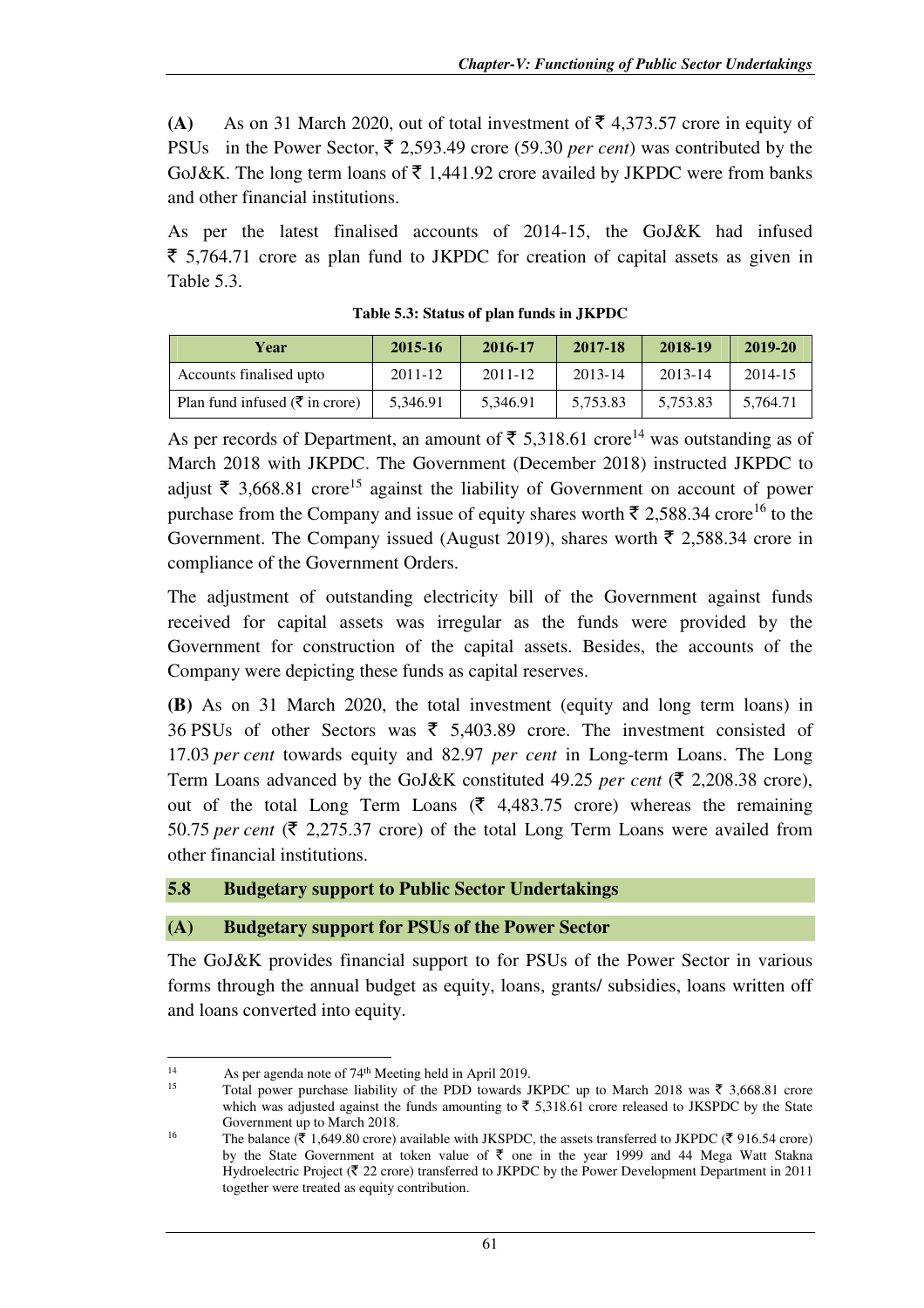Budgetary assistance of  $\bar{\tau}$  2.34 crore was received by JKPDC from the GoJ&K during 2019-20. Assistance of  $\bar{\tau}$  135 crore and  $\bar{\tau}$  5.74 crore was received by JKPDC during 2017-18 and 2018-19, respectively. The GoJ&K provides guarantee to PSUs to seek financial assistance from Banks and financial institutions. The GoJ&K has not enacted a Guarantee Act prescribing limit for guarantees to be given by the GoJ&K and stipulating guarantee commission/ fee. However, the FRBM Act, 2006 lays down limit within which GoJ&K may give guarantee on the security of consolidated fund of the State. The GoJ&K also constituted (August 2006) Guarantee Redemption Fund for meeting obligations arising out of guarantees issued on behalf of the GoJ&K. Outstanding guarantee commitments<sup>17</sup> in power sector decreased by 29.56 *per cent* from  $\bar{\xi}$  2.045.88 crore in 2017-18 to  $\bar{\xi}$  1.441.08 crore during 2019-20. During the year 2019-20, no guarantee fee was paid by the power sector undertaking.

#### **(B) Budgetary support to State PSUs in other Sectors**

The summarised details of budgetary outgo towards equity, loans, grants/ subsidies, loans written off and loans converted into equity in respect of State PSUs of other Sectors for the last three years ending March 2020 are given in Table 5.4.

| Table 5.4: Details regarding budgetary support to State PSUs (other Sectors) during the period |
|------------------------------------------------------------------------------------------------|
| 2017-18 to 2019-20                                                                             |

**(**` **in crore)** 

| Particulars <sup>18</sup><br>SI. |                                     | 2017-18                  |               |                          | 2018-19             | 2019-20                  |               |
|----------------------------------|-------------------------------------|--------------------------|---------------|--------------------------|---------------------|--------------------------|---------------|
| No.                              |                                     | <b>Number</b><br>of PSUs | <b>Amount</b> | <b>Number</b><br>of PSUs | <b>Amount</b>       | <b>Number</b><br>of PSUs | <b>Amount</b> |
| 1.                               | Equity Capital outgo                | 4                        | $23.20^{19}$  | 13                       | 40.42 <sup>20</sup> | 3                        | 28.48         |
| 2.                               | Loans given                         | 8                        | 50.82         | 9                        | 56.18               | 8                        | 48.07         |
| 3.                               | Grants/Subsidy<br>provided          | 7                        | 126.85        | $\tau$                   | 43.17               | 11                       | 98.16         |
|                                  | Total outgo $(1+2+3)$               | 12                       | 200.87        | 22                       | 139.77              | 16                       | 174.71        |
| 4.                               | Loan<br>repayment<br>written off    |                          |               |                          |                     |                          |               |
| 5.                               | Loans converted into<br>equity      | 1                        | 72.88         |                          |                     |                          |               |
| 6.                               | Guarantees issued                   | 1                        | 8.00          | 1                        | 20.00               |                          |               |
| 7.                               | Outstanding Guarantee<br>Commitment | $\overline{2}$           | 98.28         | $\mathfrak{D}$           | 134.97              | $\overline{2}$           | 139.82        |

*(Source: Compiled based on information received from PSUs)* 

l

*\* Number of PSUs represents those PSUs which have received outgo from budget under one or more heads i.e. equity, loans and grants/ subsidies.* 

<sup>17 2017-18:</sup>  $\bar{\xi}$  2,045.88 crore, 2018-19:  $\bar{\xi}$  1,687.12 crore, 2019-20:  $\bar{\xi}$  1,441.08 crore.

<sup>&</sup>lt;sup>18</sup> Amount represents outgo from State Budget only.<br><sup>19</sup> The Ce <sup>19</sup> K infered investment of  $\bar{x}$  282 cross in

The GoJ&K infused investment of  $\bar{\tau}$  282 crore in Jammu & Kashmir Bank Limited against which bank had issued  $\bar{\xi}$  3.55 crore shares (at premium of  $\bar{\xi}$  78 per share against face value of  $\bar{\xi}$  1 per share) 2017-18. The addition to share capital had been reflected accordingly.

<sup>&</sup>lt;sup>20</sup> Includes  $\bar{z}$  6.57 crore in respect of nine new PSUs incorporated during 2017-18 and 2018-19.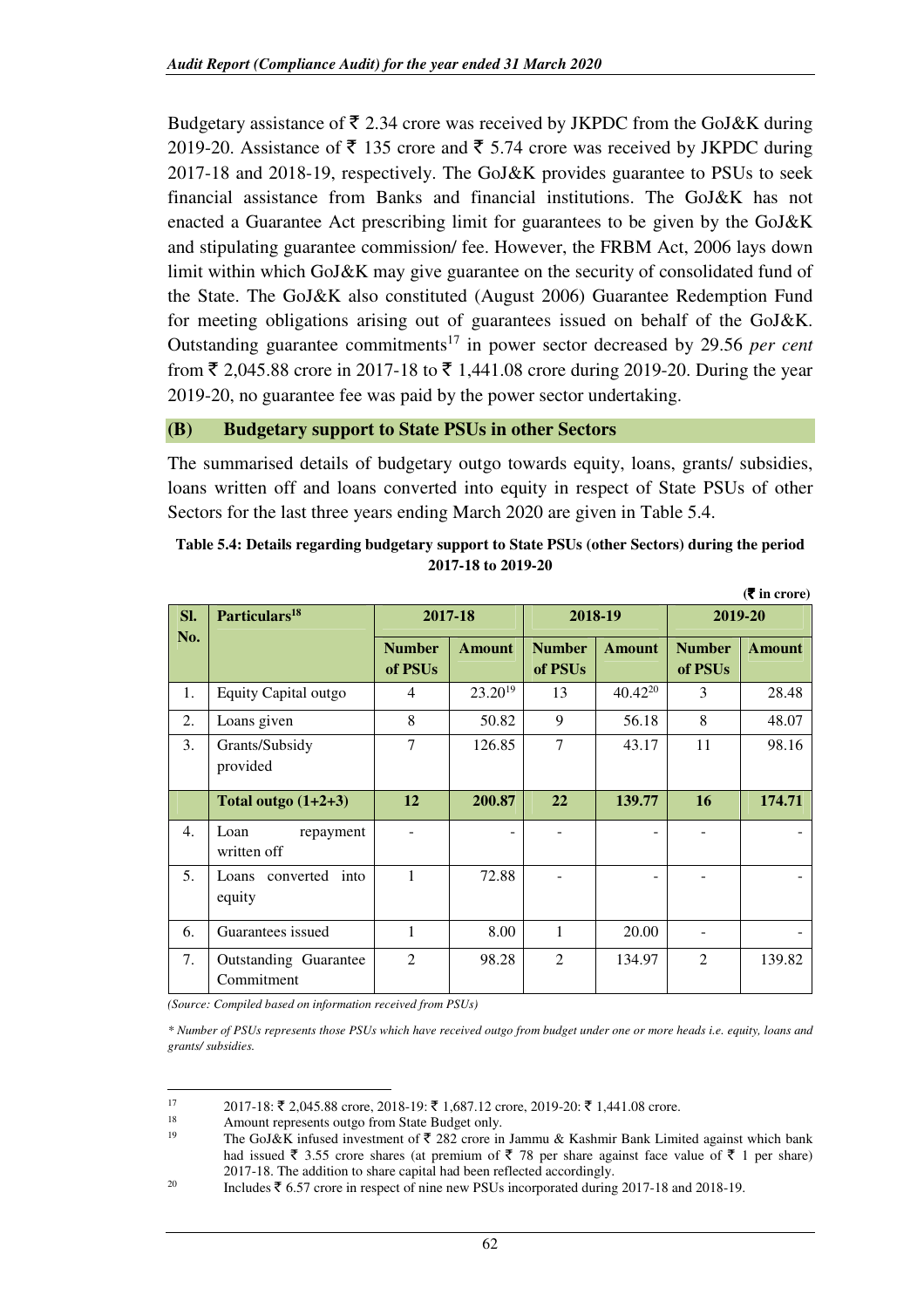In PSUs of other Sectors, the annual budgetary assistance ranged between ₹ 139.77 crore and ₹ 200.87 crore during the period 2017-18 to 2019-20. The budgetary assistance of  $\bar{\tau}$  174.71 crore given during the year 2019-20 included  $\bar{\xi}$  48.07 crore in the form of loans,  $\bar{\xi}$  98.16 crore as grants/ subsidy and  $\bar{\xi}$  28.48 crore on account of equity assistance.

Outstanding guarantee commitments increased by 3.59 *per cent* from  $\bar{\tau}$  134.97 crore in 2018-19 to  $\bar{\xi}$  139.82 crore<sup>21</sup> in 2019-20. During the year 2019-20, no guarantee fee was paid by PSUs of other Sectors.

#### **5.9 Submission of accounts by Public Sector Undertakings**

There were 32 working PSUs and accounts for the year 2019-20 were required to be submitted by 31 December 2020 by all the working PSUs.

| <b>Nature of PSUs</b>         | <b>Total</b><br><b>Number</b> |                                    | Number of PSUs of which accounts received<br>during the reporting period <sup>22</sup> | <b>Number of PSUs</b><br>of which accounts |                |                                                                          |
|-------------------------------|-------------------------------|------------------------------------|----------------------------------------------------------------------------------------|--------------------------------------------|----------------|--------------------------------------------------------------------------|
|                               |                               | <b>Accounts</b><br>upto<br>2019-20 | <b>Accounts</b><br>upto<br>2018-19                                                     | <b>Accounts</b><br>upto<br>2017-18         | <b>Total</b>   | are in arrear (total<br>accounts in arrear)<br>as on 31 December<br>2020 |
| <b>Working Government</b>     | 29                            | 5                                  | $\overline{4}$                                                                         | $\overline{c}$                             | 11             | 24 (96)                                                                  |
| Companies <sup>23</sup>       |                               |                                    |                                                                                        |                                            |                |                                                                          |
| <b>Statutory Corporations</b> | 3                             |                                    | 2                                                                                      |                                            | $\overline{c}$ | 3(5)                                                                     |
| <b>Total Working PSUs</b>     | 32                            | 5                                  | 6                                                                                      | $\overline{2}$                             | 13             | 27(101)                                                                  |
| Inactive Government           | 10                            |                                    | 2                                                                                      |                                            | $\overline{c}$ | 10(110)                                                                  |
| Companies                     |                               |                                    |                                                                                        |                                            |                |                                                                          |
| <b>Total</b>                  | 42                            | 5                                  | $\overline{5}$                                                                         |                                            | 8              | 37(211)                                                                  |

**Table 5.6: Position of accounts**

Out of 32 PSUs, five Government Companies<sup>24</sup> submitted their accounts for the year 2019-20 for audit by C&AG on or before 31 December 2020, and accounts of 24 Government Companies were in arrears. Further, five accounts of three Statutory Corporations were also in arrears.

The Administrative Departments have the responsibility to oversee the activities of these entities and to ensure that the accounts are finalised and adopted by these PSUs within the stipulated period. Details of arrears in finalisation of accounts are given in *Appendix-5.2.*

The GoJK had provided  $\bar{\xi}$  99.08 crore (Loan:  $\bar{\xi}$  98.88 crore, Subsidy:  $\bar{\xi}$  0.20 crore) to eight out of 32 working State PSUs, accounts of which had not been finalised by 31 December 2020 and in nine PSUs there was no investment by the GoJ&K during

 $\overline{a}$ 

<sup>&</sup>lt;sup>21</sup> Jammu & Kashmir Women Development Corporation  $\bar{\tau}$  67.66 crore and Jammu & Kashmir Scheduled Castes, Scheduled Tribes and Backward Classes Development Corporation  $\bar{z}$  72.16 crore.

<sup>22</sup> From October 2019 to December 2020.

<sup>23</sup> Government PSUs include other Companies referred to in Section 139(5) and 139(7) of the Companies Act, 2013.

<sup>24</sup> CVPPP, Jammu and Kashmir Bank Limited, Jammu & Kashmir Women's Development Corporation Limited, Jammu & Kashmir Trade Promotion Organisation and JKB Financial Services Limited.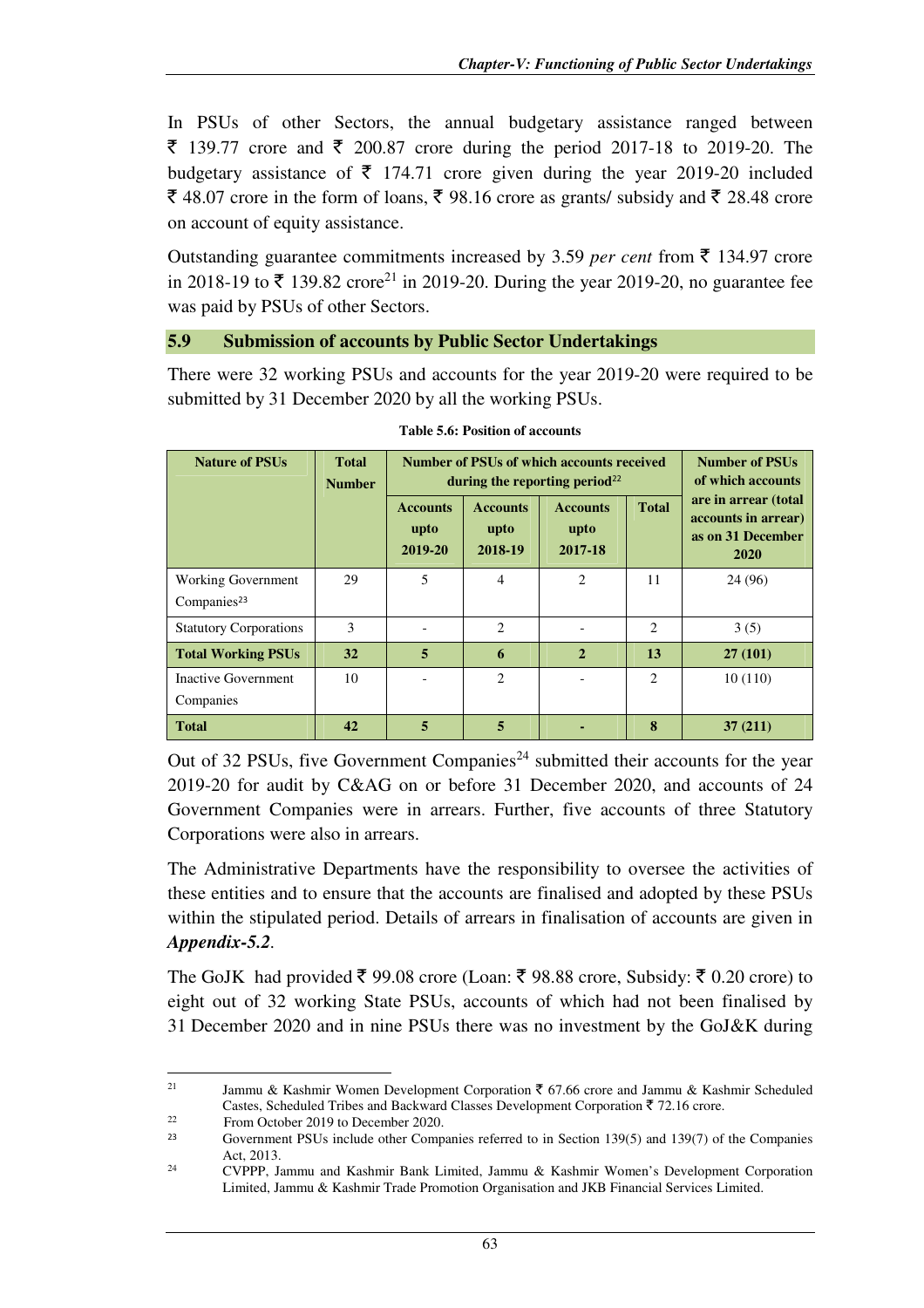the period for which the accounts are in arrears. Information in respect of the remaining nine PSUs was awaited (October 2021).

PSU-wise details of investment made by GoJ&K during the years for which accounts were in arrears as of December 2020 are shown in *Appendix-5.3.* 

Delay in finalisation of accounts not only results in violation of the provisions of the relevant statutes but correctness of accounts as well.

**It is recommended that the Finance and concerned Administrative Department may ensure that:** 

- **The Government identify the constraints in timely preparation of accounts of the PSUs and take necessary steps for making the accounts up to date.**
- **The State PSU's take immediate corrective action for liquidating arrears in accounts and**
- **Budgetary support is not extended to such PSUs whose accounts are not current.**

#### **Placement of Separate Audit Reports of Statutory Corporations**

Separate Audit Reports (SARs) are audit reports of the C&AG on the accounts of Statutory Corporations. These reports are to be laid before the Legislature as per the provisions of the respective Acts. Out of three working Statutory Corporations, none have submitted their accounts of 2019-20 by 31 December 2020.

The status of annual accounts of Statutory Corporations and placement of their SARs in Legislature is detailed in Table 5.7.

| <b>Name of the Corporation</b>                | Year of<br><b>Accounts</b> | <b>Month of placement of SAR</b>             |
|-----------------------------------------------|----------------------------|----------------------------------------------|
| Financial<br>Kashmir<br>State<br>and<br>Jammu | 2017-18 and                | Yet to be presented                          |
| Corporation                                   | 2018-19                    |                                              |
| Jammu and Kashmir State Road Transport        | 2013-14                    | February 2018                                |
| Corporation                                   |                            |                                              |
| Jammu and Kashmir State Forest Corporation    |                            | SARs for the years 1996-97 to                |
|                                               |                            | 2016-17 are under finalisation <sup>25</sup> |

#### **Table-5.7: Status of placement of SAR of the Statutory Corporations**

*(Source: Compiled based on information furnished by the Jammu and Kashmir Legislative Assembly)* 

 $\overline{a}$ 

<sup>&</sup>lt;sup>25</sup> Accounts for the years 1996-97 to 2013-14, for the years 2014-15 to 2016-17 and for the years 2017-18 to 2019-20 were submitted to the Principal Accountant General in October 2015, January 2020 and September 2021, respectively. Audit of accounts for the period from 1996-97 to 2013-14 was conducted in January/ February 2021. As of October 2021, reply to the preliminary audit observations was awaited from the Statutory Auditors of the Company. Audit for the years 2014-15 onwards are yet to be taken up.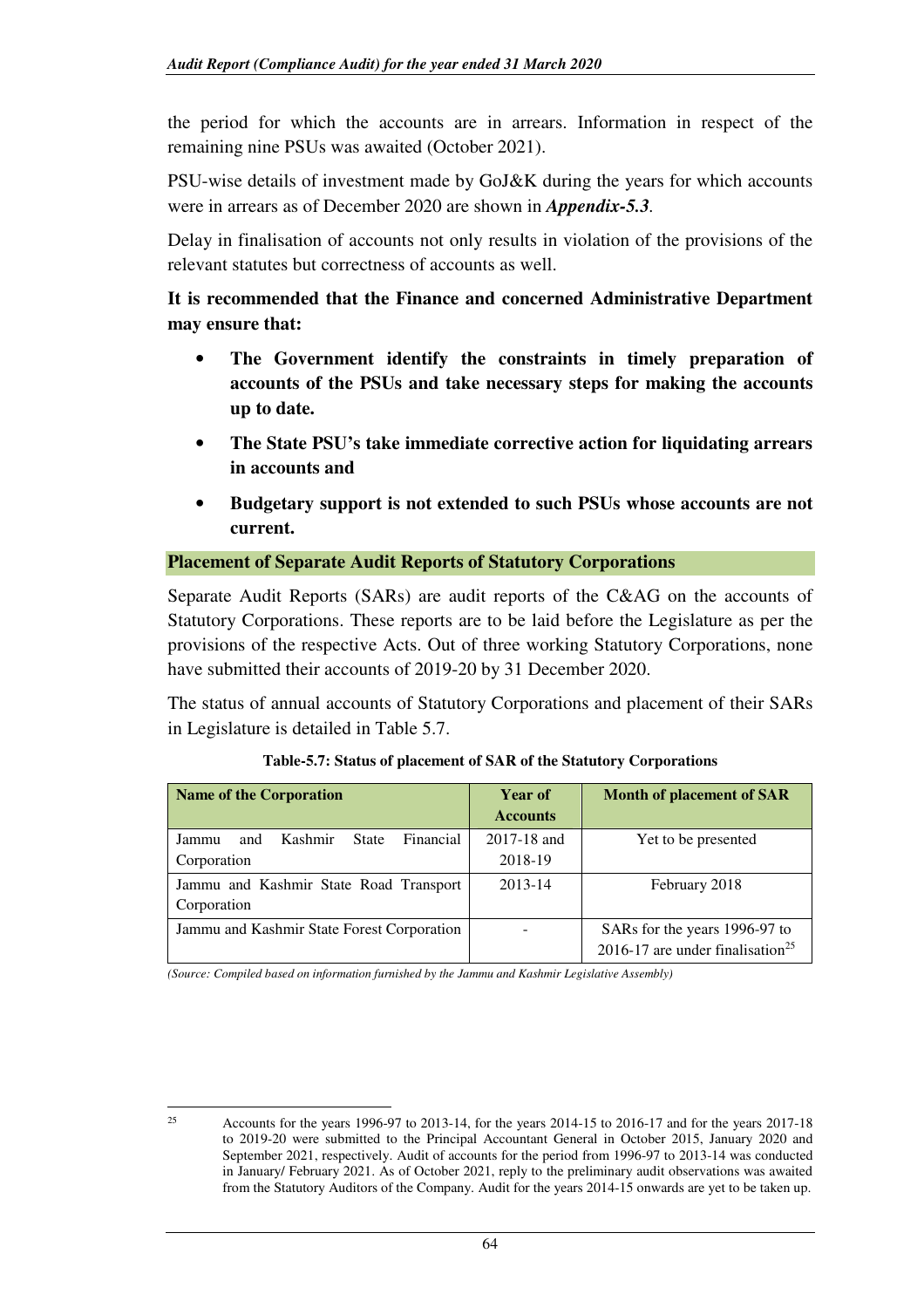#### **5.10 Performance of Public Sector Undertakings**

## **(A) Performance of PSUs of the Power Sector**

The Public Sector Undertakings are expected to yield reasonable return on investment made by Government in these undertakings. The financial position and working results of six Companies of Power Sector as per their latest finalised accounts, as of 31 December 2020 are detailed in *Appendix 5.4*.

The investment in the PSUs of the Power Sector was  $\bar{\tau}$  4,076.95 crore<sup>26</sup> consisting of  $\bar{\xi}$  1,785.23 crore as equity and  $\bar{\xi}$  2,291.72 crore as long term loans. Out of this, GoJ&K has made an investment of  $\overline{5}$  5.15 crore only in equity share capital in four<sup>27</sup> PSUs of the Power Sector. However, JKPDC, the only active PSU (with GoJK investment) of the Power Sector, was a profit making Company, with profits ranging from  $\bar{\xi}$  433.41 crore to  $\bar{\xi}$  668.95 crore as per five accounts<sup>28</sup> finalised during the period from 2014-15 to 2019-20.

#### **(B) Performance in PSUs of other Sectors**

 $\overline{a}$ 

The financial position and working results of the 36 State PSUs (other Sectors) as per their latest finalised accounts, as of 31 December 2020, are detailed in *Appendix 5.5.*

The total investment in the PSUs of other Sectors was ₹ 4,886.01 crore comprising of Equity of  $\bar{\tau}$  711.57 crore and Long Term Loans of  $\bar{\tau}$  4,174.44 crore. Out of this investment of ₹ 4,886.01 crore, GoJ&K has made an investment of ₹ 2,656.53 crore in 26 PSUs<sup>29</sup> comprising of Equity of ₹ 606.29 crore and Long Term Loans of ₹ 2,050.24 crore.

The year-wise position of investment of GoJ&K in the PSUs during 2015-16 to 2019-20 is as follows:

<sup>&</sup>lt;sup>26</sup> As per latest finalised Accounts. This information may differ from the information furnished by the PSUs.

<sup>&</sup>lt;sup>27</sup> Excluding Chenab Valley Power Project Private Limited which has not received any contribution from the GoJ&K and Kashmir Power Distribution Corporation Limited where the GoJ&K has not paid the subscribed capital of  $\bar{\bar{\xi}}$  0.05 crore.

 $^{28}$  2010-11: ₹ 460.45 crore, 2011-12: ₹ 668.95 crore, 2012-13: ₹ 489.51 crore, 2013-14: ₹ 433.41 crore and 2014-15: ₹ 457.96 crore.

<sup>&</sup>lt;sup>29</sup> Excluding JKB Financial Services Limited wherein the GoJ&K has not made any investment, seven working PSU, Jammu & Kashmir Medical Supplies Corporation Limited, Jammu & Kashmir IT Infrastructure Development Pvt. Limited and AIC-Jammu & Kashmir EDI Foundation, Jammu Smart City Limited, Srinagar Smart City Limited, Jammu Mass Rapid Transit Corporation Pvt. Limited, Srinagar Mass Rapid Transit Corporation Pvt. Limited which never submitted their accounts since inception and two inactive Companies, Jammu and Kashmir Road Development Corporation Limited and Jammu and Kashmir International Trade Centre Corporation Limited.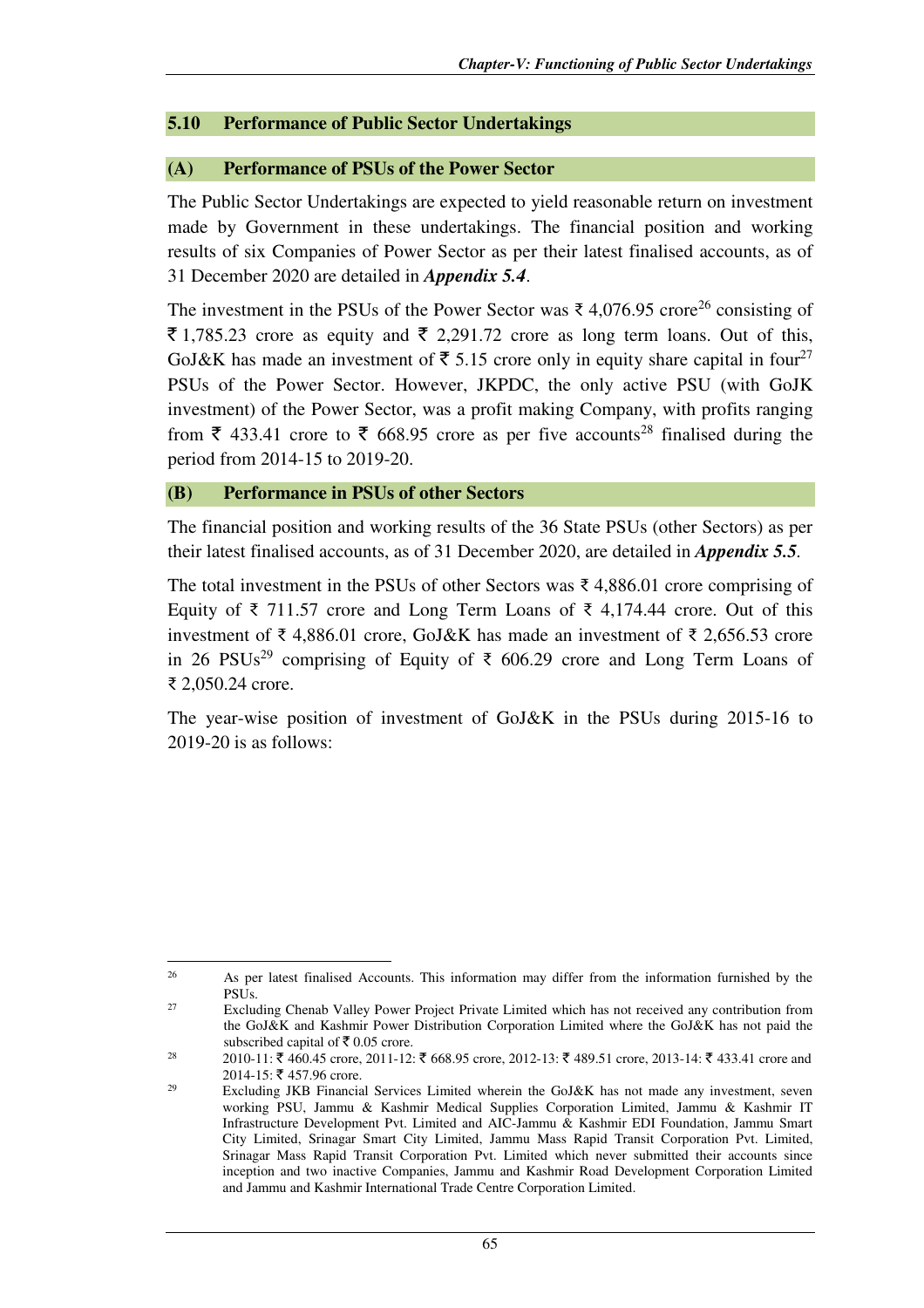#### **Chart 5.1**



**Total investment of GoJ&K in PSUs Sectors (other Sectors)** 

Out of total 36 PSUs of other Sectors, nine<sup>30</sup> are profit making and  $13^{31}$  are loss making as per their latest Annual Accounts finalised during the year 2019-20. One PSU<sup>32</sup> has not prepared its profit and loss accounts and remaining 13 PSUs are either non-working or had not submitted their Annual Accounts for supplementary audit during the year 2019-20.

**It is recommended that since the continued existence of loss making PSUs causes a substantial drain on the public exchequer, the GoJ&K may review the functioning of all loss making PSUs.** 

#### **5.11 Key Parameters**

 $\overline{a}$ 

The profitability of a Company is traditionally assessed through return on investment, return on equity and return on capital employed. Return on Investment (ROI) measures the profit or loss made in a fixed year relating to the amount of money invested in the form of equity and long term loans and is expressed as a percentage of

*<sup>(</sup>Source: As per latest finalised Accounts)* 

<sup>&</sup>lt;sup>30</sup> Jammu & Kashmir Horticulture Produce Marketing and Processing Corporation Limited, Jammu & Kashmir Women's Development Corporation Limited, Jammu & Kashmir Small Scale Industries Development Corporation Limited, Jammu & Kashmir Projects Construction Corporation Limited, Jammu & Kashmir Police Housing Corporation Limited, Jammu & Kashmir Cements Limited, Jammu & Kashmir Tourism Development Corporation Limited and Jammu & Kashmir State Financial Corporation and Jammu & Kashmir Cable Car Corporation Limited.

<sup>31</sup> Jammu & Kashmir Agro Industries Development Corporation Limited, J&K Scheduled Castes, Scheduled Tribes and Backward Classes Development Corporation Limited, Jammu & Kashmir State Industrial Development Corporation Limited, Jammu & Kashmir Industries Limited, Jammu & Kashmir Handicrafts (Sales and Export) Development Corporation Limited, Jammu & Kashmir Handloom Development Corporation Limited, Jammu & Kashmir Trade Promotion Organisation, Jammu & Kashmir Infrastructure Development Finance Corporation Pvt. Limited, Jammu & Kashmir Minerals Limited, Jammu & Kashmir Bank Limited, JKB Financial Services Limited, Jammu & Kashmir State Road Transport Corporation, Jammu & Kashmir State Forest Corporation.

<sup>32</sup> Jammu & Kashmir Overseas Employment Corporation Limited.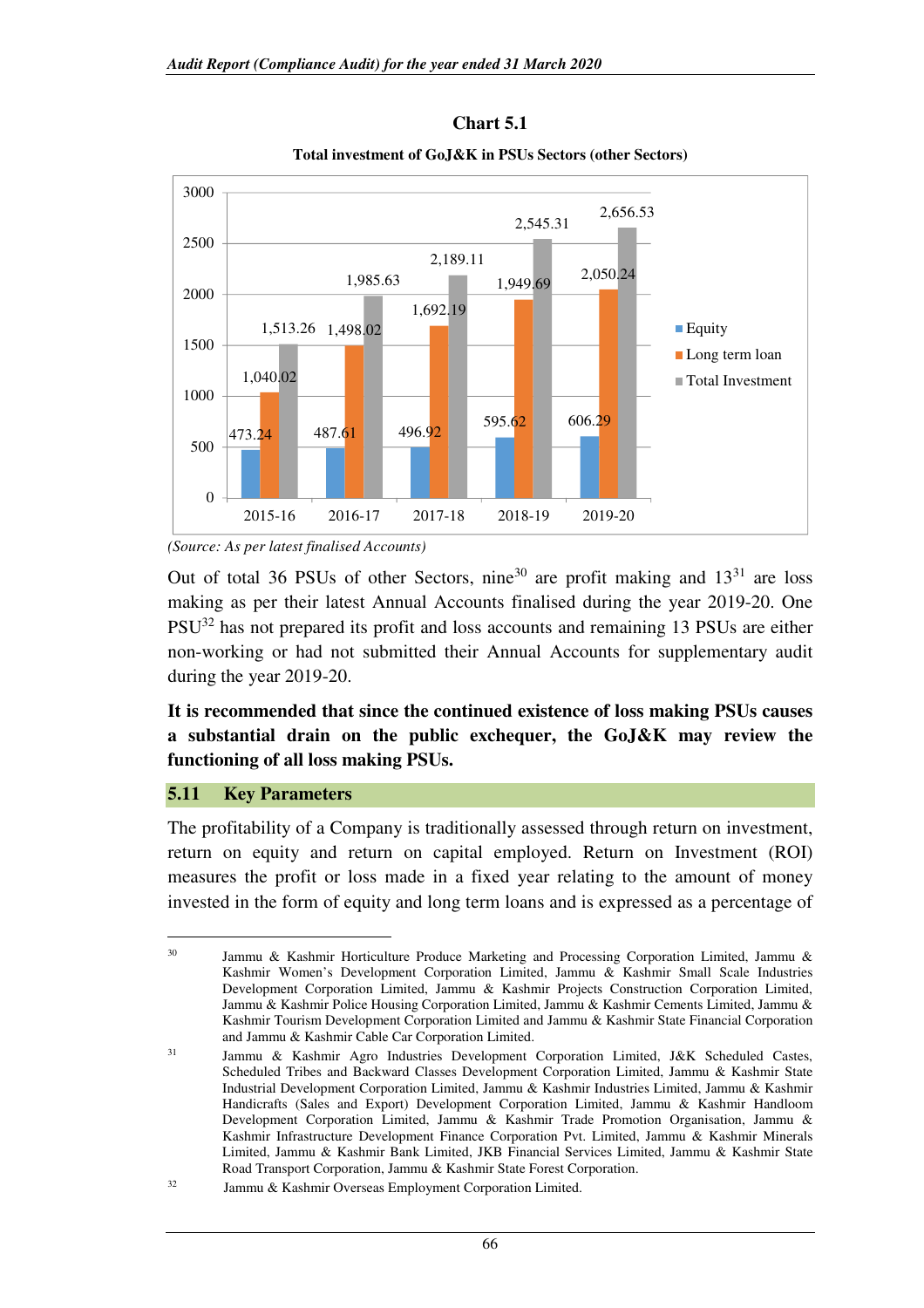**(in** *per cent***)** 

profit to total investment. Return on Capital Employed  $(ROCE)^{33}$  is a financial ratio that measures the Company's profitability and the efficiency with which its capital is used and is calculated by dividing Company's earnings before interest and taxes by capital employed. Return on Equity  $(ROE)^{34}$  is a measure of performance calculated by dividing the net profit after tax by shareholders fund.

The key financial ratios used to assess the performance of the PSUs as per their latest finalised accounts are given in Table 5.8 (A), (B1) and (B2):

#### **(A) Power Sector PSUs**

|             |         |         |         |         | $($ In <i>per cent</i> $)$ |
|-------------|---------|---------|---------|---------|----------------------------|
|             | 2015-16 | 2016-17 | 2017-18 | 2018-19 | 2019-20                    |
| <b>ROCE</b> | 10.57   | 10.57   | 5.85    | 5.85    | 5.65                       |
| <b>ROI</b>  | 7.54    | 7.54    | 2.78    | 2.78    | 3.82                       |
| <b>ROE</b>  | 8.34    | 8.34    | 2.87    | 2.87    | 3.79                       |

**Table 5.8 (A) Key parameters of Power Sector PSUs<sup>35</sup>**

*Investment based on Historical Cost* 

The ROCE decreased from 10.57 *per cent* during 2015-16 to 5.65 *per cent* during 2019-20. ROI ranged between 2.78 *per cent* and 7.54 *per cent* and ROE ranged between 2.87 *per cent* and 8.34 *per cent* during this period. These parameters have been worked out taking into consideration plan fund infusion (as given in Table 5.3) by GoJ&K.

#### **(B-1) Listed PSUs of other Sectors**

l

Only one PSU of GoJ&K, Jammu and Kashmir Bank Limited is listed since July 1998 on the stock exchange.

|                                        |                   |         |          |         |         | $(III)$ $P$ $C$ $I$ $C$ $I$ $I$ $I$ $I$ $I$ |
|----------------------------------------|-------------------|---------|----------|---------|---------|---------------------------------------------|
|                                        |                   | 2015-16 | 2016-17  | 2017-18 | 2018-19 | 2019-20                                     |
|                                        | <b>ROCE</b>       | 12.87   | $-36.75$ | 11.55   | 17.93   | $-23.18$                                    |
| Jammu & Kashmir<br><b>Bank Limited</b> | ROI <sup>36</sup> | 533.08  | 532.82   | 409.61  | 361.60  | 182.79                                      |
|                                        | <b>ROE</b>        | 10.10   | $-65.00$ | 7.65    | 15.46   | $-61.63$                                    |

#### **Table: 5.8 (B1) Key parameters of Listed PSU of other Sectors**

<sup>33</sup> ROCE = Earnings before Interest and Tax/ Capital Employed, Capital employed = Paid up share capital + free reserves and surplus + long term loans minus accumulated losses - deferred revenue expenditure. Figures are as per the latest year for which accounts of the PSUs are finalized.

<sup>&</sup>lt;sup>34</sup> ROE=Profit after Tax/Share holders' Fund, Share holders' Fund = Paid up capital + free reserves and surplus– deferred revenue expenditure – accumulated losses.

<sup>35</sup> Only one power PSU, Jammu & Kashmir Power Development Corporation Limited having investment made by GoJ&K is considered.

<sup>36</sup> ROI= (Government's share of the Market Capitalisation of the Company as at 31 March of FY + Present Value of Dividend Receipts of the Government as at 31 March of FY + Present Value of Disinvestment Receipts of the Government as at 31 March of FY) – (Paid-up Equity of the Government as at Inception + Discounted Value of Equity infused by the Government as at Inception + Discounted Value of Subsidy/Grants infused for meeting Operational and Administrative Expenditure as at Inception)/ (Paidup Equity of the Government as at Inception + Discounted Value of Equity infused by the Government as at Inception + Discounted Value of Subsidy/ Grants infused for meeting Operational and Administrative Expenditure as at Inception)/ Number of intervening annual periods.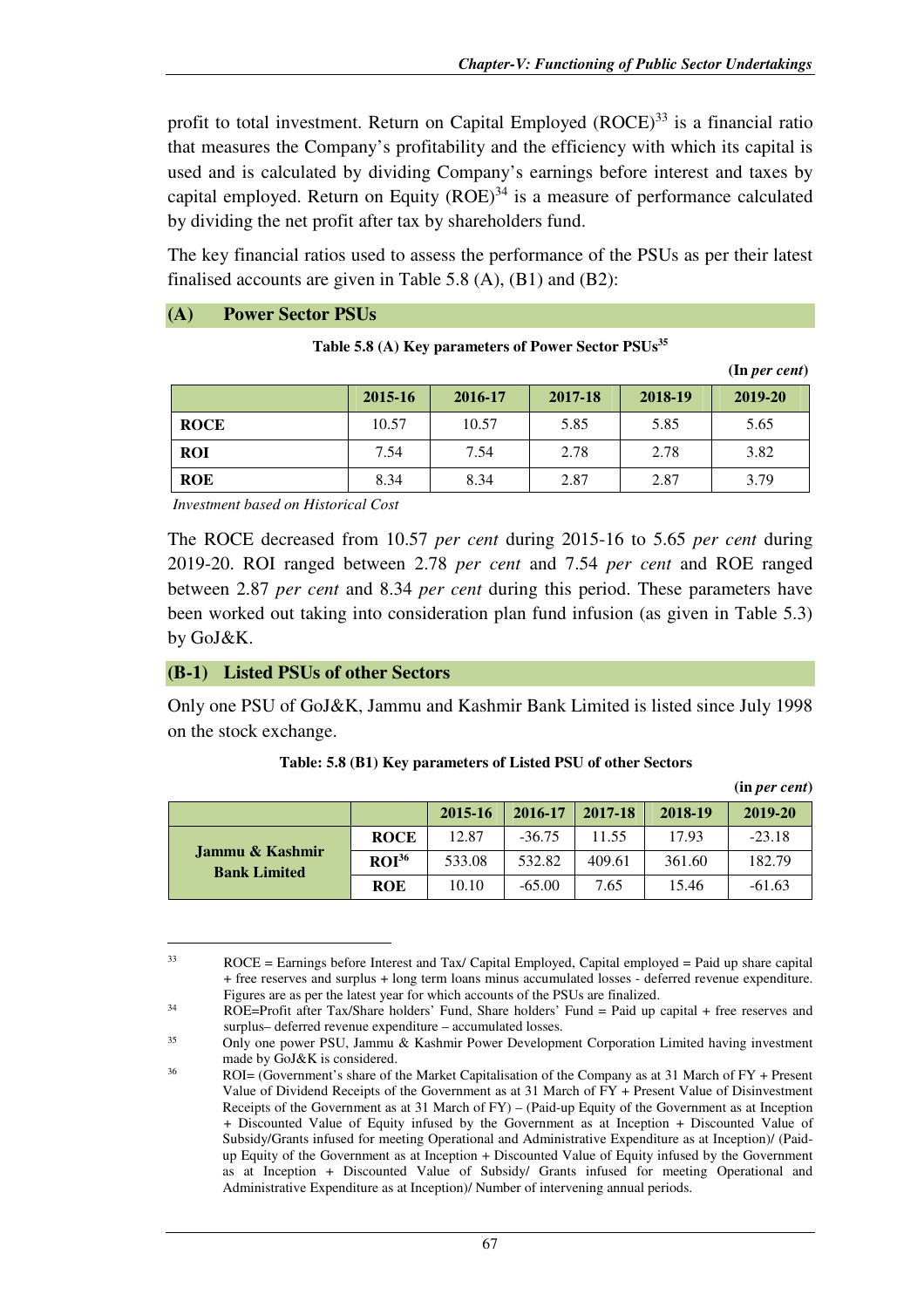The ROCE and ROE was high during the period 2015-16 to 2018-19(except during 2016-17), mainly due to high Profit after tax earned by Jammu and Kashmir Bank Limited. During 2019-20, ROCE and ROE was negative due to loss suffered by it. The ROI showed a decreasing trend during the period 2015-16 to 2019-20. As a result, compounded annual growth rate also decreased from 3.81 *per cent* to (-) 2.05 *per cent* during the period 2015-16 to 2019-20 as detailed in *Appendix 5.6(A).*

#### **(B-2) Non-Listed PSUs of other Sectors**

|  |  | Table: 5.8(B2): Key parameters of non-listed PSUs of other Sectors (on historical cost) |
|--|--|-----------------------------------------------------------------------------------------|
|  |  |                                                                                         |

|                                                      |                   |                          |                          |                          |                          | (in per cent) |
|------------------------------------------------------|-------------------|--------------------------|--------------------------|--------------------------|--------------------------|---------------|
|                                                      |                   | 2015-16                  | 2016-17                  | 2017-18                  | 2018-19                  | 2019-20       |
| <b>Aggregate of PSUs for other</b><br><b>Sectors</b> | <b>ROCE</b>       | $-28.44$                 | $-22.91$                 | $-9.94$                  | $-22.17$                 | $NA^{37}$     |
|                                                      | $ROI^{38}$        | $-29.67$                 | $-34.09$                 | $-32.32$                 | $-29.39$                 | $-15.88$      |
|                                                      | ROE <sup>39</sup> | $\overline{\phantom{a}}$ | $\overline{\phantom{a}}$ | $\overline{\phantom{a}}$ | $\overline{\phantom{a}}$ |               |
|                                                      | $ROCE*$           | 7.68                     | 9.05                     | 8.83                     | 11.02                    | 19.38         |
| <b>Profit Making PSUs</b>                            | $ROI^$            | 6.85                     | 7.52                     | 24.35                    | 23.37                    | 39.37         |
|                                                      | <b>ROE</b>        | 15.46                    | 13.95                    | 12.02                    | 13.17                    | 43.52         |
| <b>Loss Making PSUs</b>                              | $ROCE*$           | $-28.51$                 | $-34.24$                 | $-35.01$                 | $-47.89$                 | $-7.10$       |
|                                                      | $ROI^$            | $-63.10$                 | $-70.44$                 | $-55.45$                 | $-46.93$                 | $-59.16$      |
|                                                      | <b>ROE</b>        | $\overline{\phantom{a}}$ | $\overline{\phantom{a}}$ | $\overline{\phantom{a}}$ | $\overline{\phantom{a}}$ |               |

\**Only Companies with positive capital employed were considered* 

*^ Excluding Companies<sup>40</sup> which have not prepared the Profit and Loss accounts* 

ROE for the Non-Listed PSUs of other Sectors could not be worked out as the aggregate Shareholders' fund for all the years remained negative.

ROCE in Tables 5.8 (B1) and (B2) has been worked out at face value of investment. Since there is no share premium in respect of Non-Listed PSUs of other Sectors PSUs, ROCE including share premium will not change. However, the ROCE worked at realised value<sup>41</sup> of investment in respect of Jammu & Kashmir Bank Limited is as follows:

l

 $\frac{37}{18}$  ROCE cannot be worked out as the capital employed for 2019-20 was negative.

<sup>&</sup>lt;sup>38</sup> Equity infused by other than GoJ&K also considered while arriving at total ROI.<br><sup>39</sup> POU<sub>s</sub> for the Nep Bourge Sector PSUs and loss making Nep Bourge PSUs conne

ROE for the Non Power Sector PSUs and loss making Non Power PSUs cannot be worked out as the total Share holders fund for all the years were negative.

<sup>40</sup> For the years 2014-15 to 2017-18, five companies, Jammu & Kashmir Overseas Employment Corporation Limited, Jammu & Kashmir Medical Supplies Corporation Limited, Jammu & Kashmir State Road Development Corporation and Jammu & Kashmir International Trade Centre Corporation Limited and for the year 2018-19, additional nine newly incorporated companies and for the year 2019- 20, Jammu & Kashmir Overseas Employment Corporation Limited, six inactive Companies and seven Companies which have not submitted their accounts since inception.

<sup>41</sup> Investment including share premium.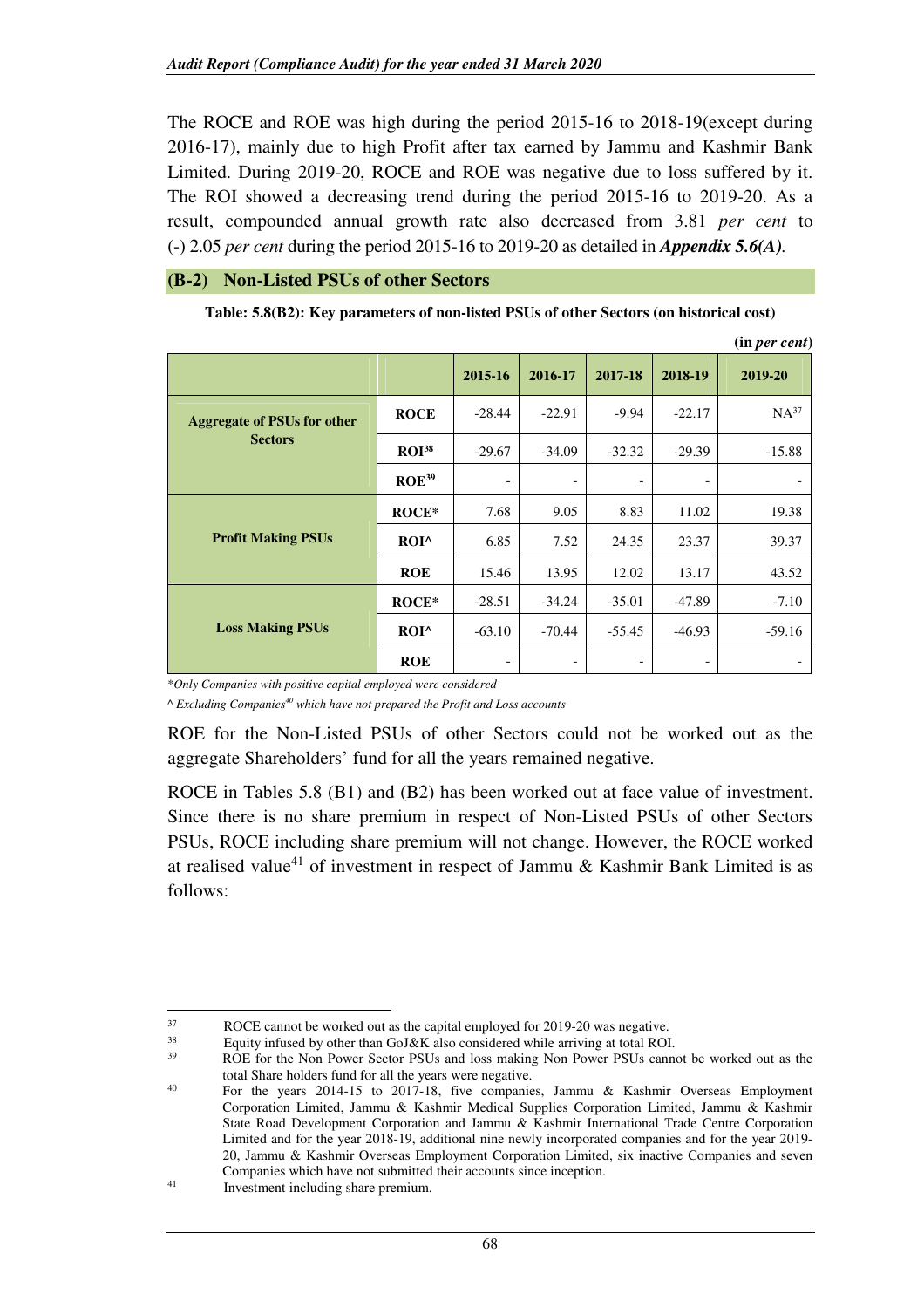|                                 |             |          |         |         | (in per cent) |
|---------------------------------|-------------|----------|---------|---------|---------------|
| Year                            | $2015 - 16$ | 2016-17  | 2017-18 | 2018-19 | 2019-20       |
| Jammu & Kashmir Bank<br>Limited | 12.69       | $-33.78$ | 10.12   | 16.17   | $-18.06$      |

|  |  |  | Table 5.9: ROCE for Listed PSUs of other Sectors considering share premium |
|--|--|--|----------------------------------------------------------------------------|
|  |  |  |                                                                            |

The ROCE after considering the share premium account of Jammu & Kashmir Bank Limited, ranged between -33.78 *per cent* to 16.17 *per cent* during the period 2015-16 to 2019-20.

Only 10 PSUs (details in *Appendix 5.6(B)*) had Profit before Tax as per the latest finalised Annual Accounts during the period 2015-16 to 2019-20.Among these PSUs, the Jammu and Kashmir State Financial Corporation earned profit for the financial year 2018-19 and Jammu and Kashmir Bank incurred loss during the financial year 2019-20.

# **5.12 Rate of Real Return (RORR) on Government Investment**

Traditional calculation of return based only on historical cost of investment may not be a correct indicator of the adequacy of the return on the investment as such calculations ignore the present value of money. Therefore, in addition to the calculation of return on funds invested on historical cost basis, the real rate of return on investment has also been calculated after considering the Present Value (PV) of money invested. PV was computed where funds had been infused by the GoJ&K as equity, interest free loan, interest free loan converted into equity. Grant/ subsidy given by the Government for operational and management expenses have not been considered as bifurcation of grant and subsidy for operational and management expenses and for other purpose was not available since inception of these companies till 31 March 2020.

The PV in these undertakings was computed on the following assumptions:

- Interest free loans have been considered as fund infusion. However, in case of repayment of loans by the PSUs, the PV was calculated on the reduced balances of interest free loans over the period.
- The average rate of interest on government borrowings for the concerned financial year was adopted as discount rate for arriving at Present Value since they represent the cost incurred by the Government towards investment of funds for the year.

# **(A) PSUs of Power Sector**

The GoJ&K infused  $\bar{\tau}$  5.00 crore as equity in JKPDC. In addition to this, the State also provided Plan funds since inception of the Company (1994-95) for creation of Capital Assets, which could not be bifurcated, has not been considered. In order to bring the historical cost of investments to its Present Value (PV) at the end of each year upto 31 March 2020, the past investments/year wise equity infused by the GoJ&K in JKPDC was computed on the basis of following assumptions: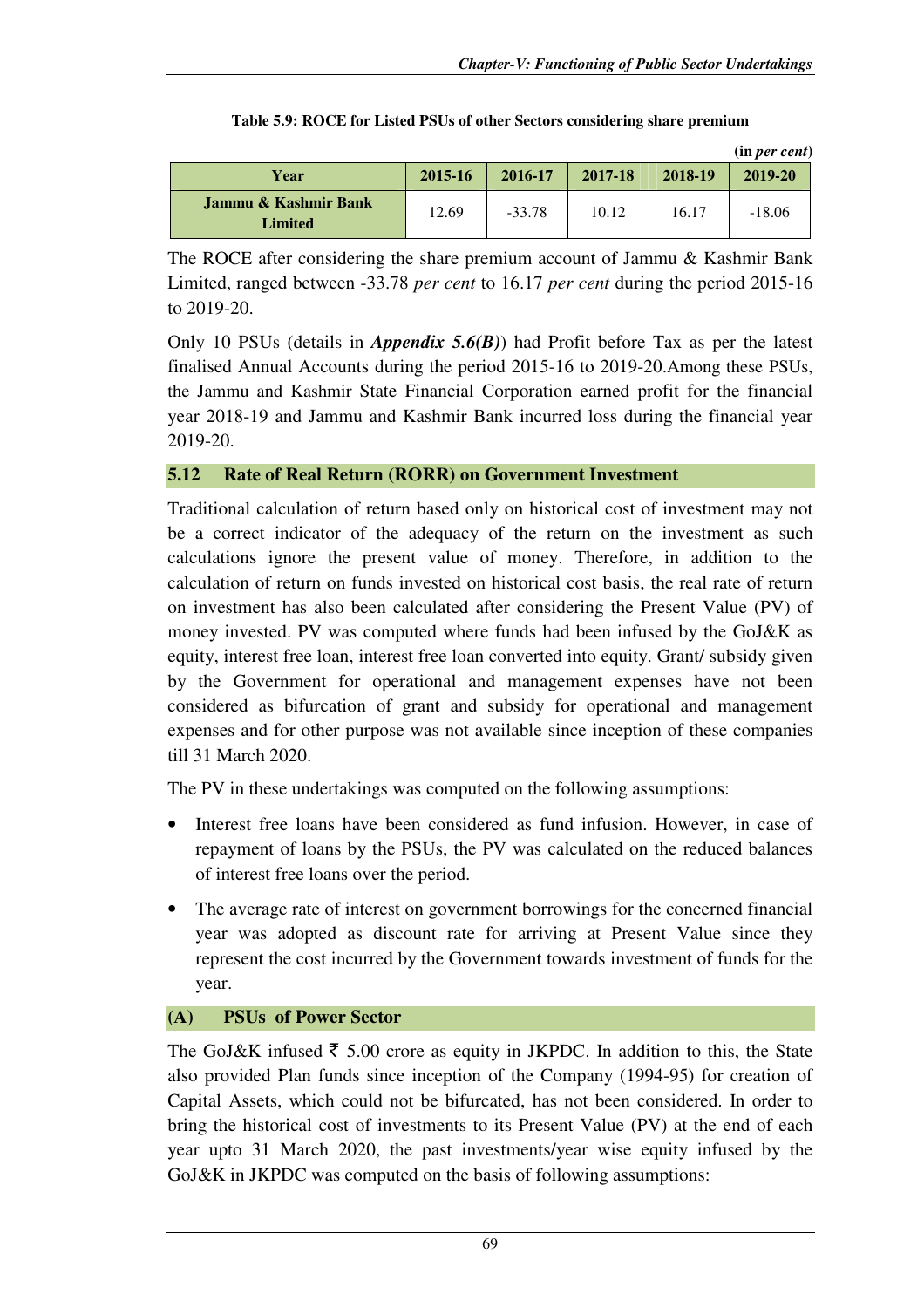- Actual infusion by the GoJ&K in the form of equity;
- Plan fund given by GoJ&K, later converted into equity, has been added to the equity in the year 2019-20;
- Assets transferred to JKPDC by GoJ&K at book value have been treated as equity contribution in kind during the year 2019-20;
- The average interest rate on Government borrowings for the concerned financial year was adopted as compounded rate for arriving at PV since they represent the cost incurred by the government towards investment of funds for the year and therefore considered as the minimum expected rate of return on investments made by the Government; and
- For the purpose of PV calculation of GoJ&K investment, the period from 2000-01 till 2019-20 has been taken for considering the investment of GoJ&K in JKPDC as on 31 March 2020.

The details of GoJ&K investment in the JKPDC in the form of equity and grants/subsidy since 2000-01 till 2019-20 and consolidated position of the PV of GoJ&K investment in JKPDC is indicated in Table 5.10:

#### **Table 5.10: Year wise details of investment by the GoJ&K and its Present Value (PV) from 2000-01 to 2019-20**

|              |                                                                                                             |                                                                   |                                                                              |                                                   |                                              |                                | $($ ₹ in crore)                                                             |
|--------------|-------------------------------------------------------------------------------------------------------------|-------------------------------------------------------------------|------------------------------------------------------------------------------|---------------------------------------------------|----------------------------------------------|--------------------------------|-----------------------------------------------------------------------------|
| Year         | <b>Total</b><br>investment<br>made by<br>the Govt. in<br><b>JKPDC</b> at<br>the<br>beginning<br>of the year | <b>Equity</b><br>infused<br>by the<br>GOJ&K<br>during<br>the year | <b>Interest</b><br>free loan<br>granted<br>by<br>GoJ&K<br>during<br>the year | <b>Total</b><br>investme<br>nt during<br>the year | <b>Total</b><br>investment<br>at vear<br>end | Average<br>rate of<br>interest | <b>Present value</b><br>of total<br>investment at<br>the end of the<br>year |
| $\mathbf{A}$ | $\bf{B}$                                                                                                    | $\mathbf C$                                                       | D                                                                            | $E = C + D$                                       | $F = E + B$                                  | $\mathbf{G}$                   | $H = F*(1+G/100)$                                                           |
| 1999-2000    | 5                                                                                                           | $\Omega$                                                          | $\Omega$                                                                     | $\Omega$                                          | 5                                            | 11.96                          | 5.60                                                                        |
| 2000-01      | 5.60                                                                                                        | $\Omega$                                                          | $\Omega$                                                                     | $\Omega$                                          | 5.60                                         | 9.23                           | 6.11                                                                        |
| 2001-02      | 6.11                                                                                                        | $\Omega$                                                          | $\Omega$                                                                     | $\Omega$                                          | 6.11                                         | 11.2                           | 6.80                                                                        |
| 2002-03      | 6.80                                                                                                        | $\Omega$                                                          | $\overline{0}$                                                               | $\Omega$                                          | 6.80                                         | 10.54                          | 7.52                                                                        |
| 2003-04      | 7.52                                                                                                        | $\Omega$                                                          | $\Omega$                                                                     | $\Omega$                                          | 7.52                                         | 10.95                          | 8.34                                                                        |
| 2004-05      | 8.34                                                                                                        | $\Omega$                                                          | $\mathbf{0}$                                                                 | $\Omega$                                          | 8.34                                         | 8.97                           | 9.09                                                                        |
| 2005-06      | 9.09                                                                                                        | $\Omega$                                                          | $\Omega$                                                                     | $\Omega$                                          | 9.09                                         | 8.15                           | 9.83                                                                        |
| 2006-07      | 9.83                                                                                                        | $\Omega$                                                          | $\Omega$                                                                     | $\Omega$                                          | 9.83                                         | 11.66                          | 10.97                                                                       |
| 2007-08      | 10.97                                                                                                       | $\Omega$                                                          | $\theta$                                                                     | $\Omega$                                          | 10.97                                        | 14.07                          | 12.52                                                                       |
| 2008-09      | 12.52                                                                                                       | $\Omega$                                                          | $\theta$                                                                     | $\overline{0}$                                    | 12.52                                        | 7.94                           | 13.51                                                                       |
| 2009-10      | 13.51                                                                                                       | $\Omega$                                                          | $\Omega$                                                                     | $\Omega$                                          | 13.51                                        | 9.45                           | 14.79                                                                       |
| 2010-11      | 14.79                                                                                                       | $\Omega$                                                          | $\theta$                                                                     | $\mathbf{0}$                                      | 14.79                                        | 9.03                           | 16.12                                                                       |

70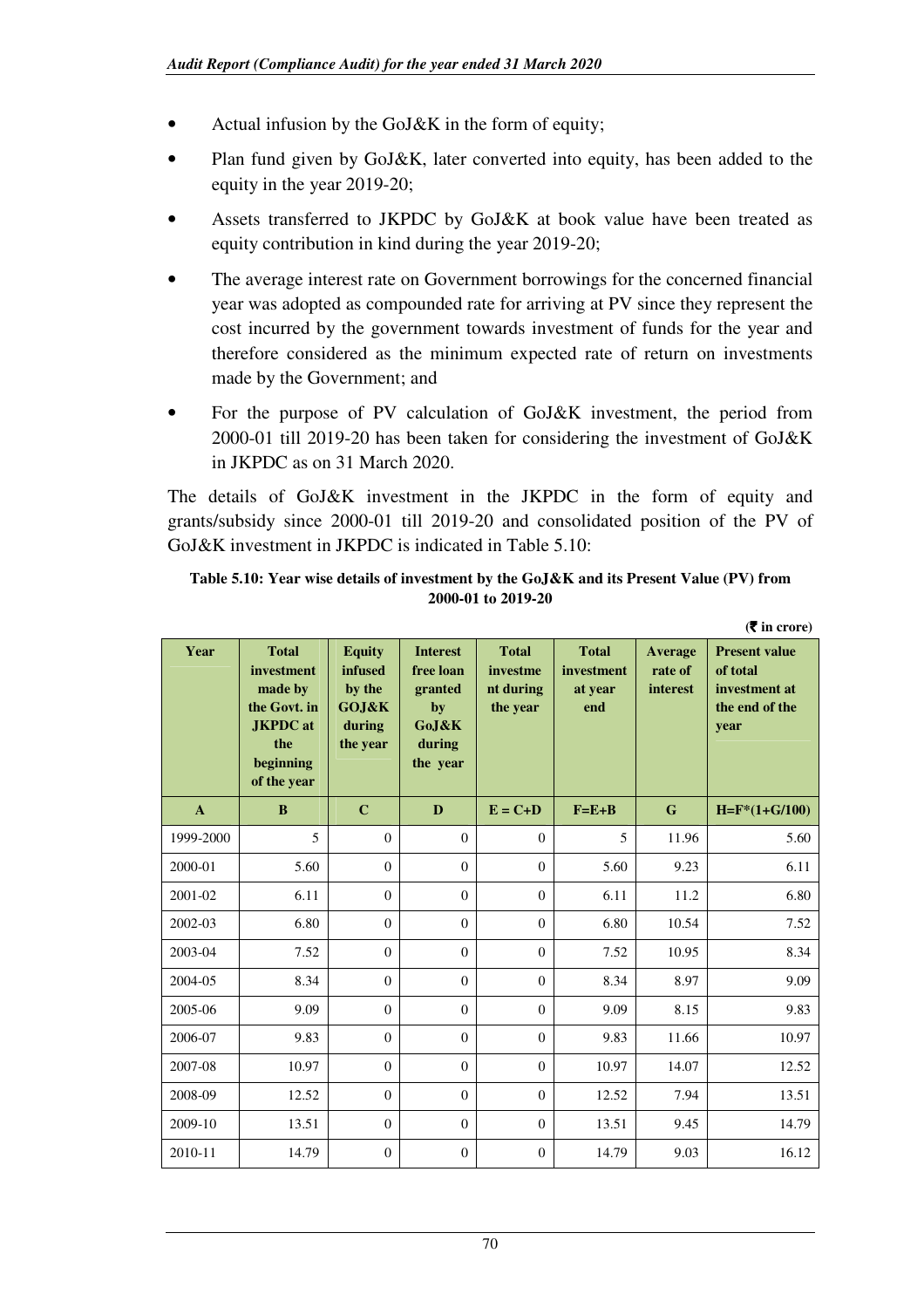| Year         | <b>Total</b><br>investment<br>made by<br>the Govt. in<br><b>JKPDC</b> at<br>the<br>beginning<br>of the year | <b>Equity</b><br>infused<br>by the<br>GOJ&K<br>during<br>the year | <b>Interest</b><br>free loan<br>granted<br>by<br>GoJ&K<br>during<br>the year | <b>Total</b><br>investme<br>nt during<br>the year | <b>Total</b><br>investment<br>at year<br>end | Average<br>rate of<br><b>interest</b> | <b>Present value</b><br>of total<br>investment at<br>the end of the<br>year |
|--------------|-------------------------------------------------------------------------------------------------------------|-------------------------------------------------------------------|------------------------------------------------------------------------------|---------------------------------------------------|----------------------------------------------|---------------------------------------|-----------------------------------------------------------------------------|
| $\mathbf{A}$ | B                                                                                                           | $\mathbf C$                                                       | D                                                                            | $E = C + D$                                       | $F = E + B$                                  | G                                     | $H = F*(1+G/100)$                                                           |
| 2011-12      | 16.12                                                                                                       | $\Omega$                                                          | $\theta$                                                                     | $\Omega$                                          | 16.12                                        | 8.28                                  | 17.46                                                                       |
| 2012-13      | 17.46                                                                                                       | $\Omega$                                                          | $\Omega$                                                                     | $\Omega$                                          | 17.46                                        | 8.19                                  | 18.89                                                                       |
| 2013-14      | 18.89                                                                                                       | $\Omega$                                                          | $\theta$                                                                     | $\Omega$                                          | 18.89                                        | 7.14                                  | 20.24                                                                       |
| 2014-15      | 20.24                                                                                                       | $\Omega$                                                          | $\Omega$                                                                     | $\Omega$                                          | 20.24                                        | 7.68                                  | 21.79                                                                       |
| 2015-16      | 21.79                                                                                                       | $\Omega$                                                          | $\Omega$                                                                     | $\Omega$                                          | 21.79                                        | 7.25                                  | 23.37                                                                       |
| 2016-17      | 23.37                                                                                                       | $\Omega$                                                          | $\theta$                                                                     | $\Omega$                                          | 23.37                                        | 7.83                                  | 25.20                                                                       |
| 2017-18      | 25.20                                                                                                       | $\Omega$                                                          | $\Omega$                                                                     | $\Omega$                                          | 25.20                                        | 7.23                                  | 27.02                                                                       |
| 2018-19      | 27.02                                                                                                       | $\theta$                                                          | $\theta$                                                                     | $\mathbf{0}$                                      | 27.02                                        | 7.2                                   | 28.97                                                                       |
| 2019-20      | 28.97                                                                                                       | 2,588.34                                                          | $\overline{0}$                                                               | 2,588.34                                          | 2,617.31                                     | $\tau$                                | 2,800.52                                                                    |

The balance of investment of the GoJ&K in JKPDC at the end of 2019-20 was  $\bar{\xi}$  3,111.96 crore as the GoJ&K made investments in the shape of equity amounting to  $\overline{\xi}$  2,593.34 crore ( $\overline{\xi}$  2,588.34 crore +  $\overline{\xi}$  5 crore) and plan fund amounting to  $\overline{\xi}$  518.62 crore (not treated as equity or loans). The PV of investments of the GoJ&K upto 31 March 2020 worked out to  $\bar{\tau}$  2,800.52 crore. The net earnings of JKPDC as per the latest finalised account for the year 2014-15 was  $\bar{\tau}$  220.12 crore. Thus, against the PV amounting to  $\bar{\tau}$  2,800.52 crore of the GoJ&K, the return was 7.86 *per cent*.

# **(B) PSUs in other Sectors**

l

An analysis of the earnings *vis-à-vis* investments in respect of 35 PSUs<sup>42</sup> (in other sectors) where funds had been infused by the GoJ&K was carried out to assess the profitability of these PSUs. During the period from 2015-16 to 2019-20, these 35 PSUs had a positive return on investment (except for the year 2016-17& 2019-20).

The PSUs-wise position of  $35^{43}$  PSUs wherein the GoJ&K had made an investment in the form of equity and interest free loans is indicated in *Appendix 5.7(A)*. Further, the position of Net Present Value of the investment relating to all the PSUs by the GoJ&K for the same period is indicated in *Appendix 5.7(B).*

The balance of investment by the GoJ&K in these PSUs at the end of 2019-20 increased to  $\bar{\xi}$  910.82 crore<sup>44</sup> from  $\bar{\xi}$  347.29 crore at the beginning of 1999-2000 as the GoJ&K made further investments in form of equity ( $\bar{\tau}$  440.73 crore) and interest free loans ( $\bar{\tau}$  140.30 crore)during the period 1999-2000 to 2019-20. The

<sup>42</sup> Excluding JKB Financial Services Limited wherein the GoJ&K had not made any investment.

<sup>43</sup> Between 1999-2020, investment was made only in 28 PSUs as mentioned in *Appendix 5.7(A)*.<br>44 Opening belange  $(\mathbf{F} 347.20 \text{ erg})$ . Equity  $(\mathbf{F} 440.73 \text{ erg})$ . Interact free leaps:  $(\mathbf{F} 140)$ 

Opening balance:( $\bar{\ell}$  347.29 crore) + Equity: ( $\bar{\ell}$  440.73 crore) + Interest free loans: ( $\bar{\ell}$  140.30 crore)-Interest free loan converted into equity: $(\bar{\bar{\mathbf{\tau}}} 17.50 \text{ core})$ .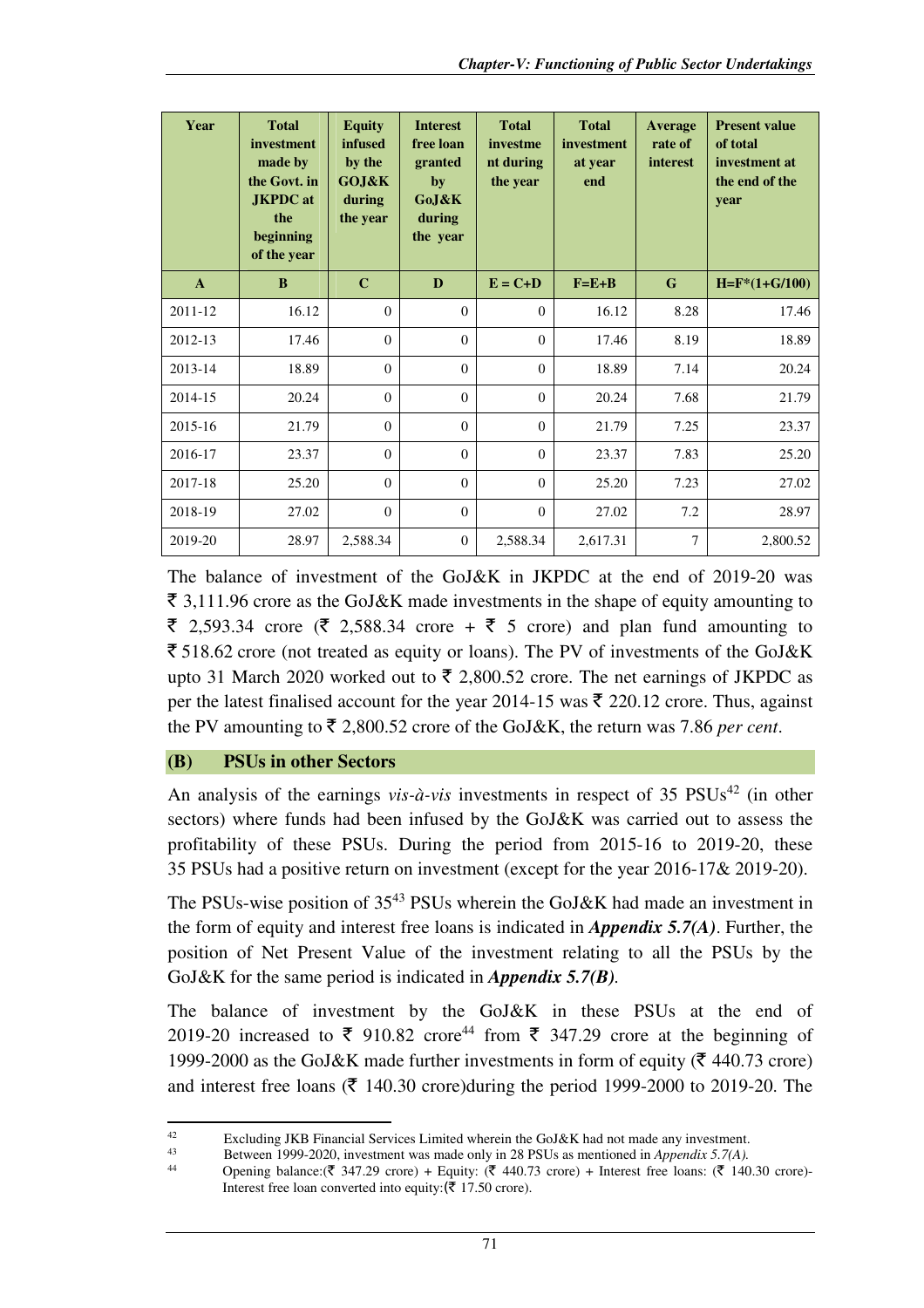PV of the investment infused by the GoJ&K as on 31 March 2020 amounted to ₹ 3,070.71 crore.

During 2019-20, the net earnings of the PSEs was negative. Accordingly there were no returns.

#### **5.13 Comparison of investment as per historical cost and as per present value of such investment**

#### **PSUs in Other Sectors**

l

The Government had positive returns on investments in 35 PSUs during the period 2013-14 to 2019-20 with the exception of 2016-17 and 2019-20. Comparison of returns on investment at historical cost and at present value for these years as per the latest finalised accounts is given in Table 5.11.

**(**` **in crore)** 

| Year    | <b>Total</b><br>earnings | <b>Funds</b><br>invested by<br>the Go.J&K | <b>Return on</b><br>investment on<br>historical cost<br><b>basis</b><br>$(per cent)$ | PV of the<br>investment at<br>end of the<br>year <sup>45</sup> | <b>Return on</b><br>investment<br>considering the<br>present value of the<br><i>investments</i><br>$(per cent)$ |
|---------|--------------------------|-------------------------------------------|--------------------------------------------------------------------------------------|----------------------------------------------------------------|-----------------------------------------------------------------------------------------------------------------|
| 2013-14 | 1,048.22                 | 530.68                                    | 197.52                                                                               | 1,711.90                                                       | 61.23                                                                                                           |
| 2014-15 | 378.25                   | 535.51                                    | 70.63                                                                                | 1,848.57                                                       | 20.46                                                                                                           |
| 2015-16 | 264.80                   | 542.36                                    | 48.82                                                                                | 1,989.94                                                       | 13.31                                                                                                           |
| 2016-17 | $-1,809.73$              | 551.92                                    | $-327.90$                                                                            | 2,156.06                                                       | $-83.94$                                                                                                        |
| 2017-18 | 32.62                    | 681.32                                    | 4.79                                                                                 | 2,450.70                                                       | 1.33                                                                                                            |
| 2018-19 | 274.10                   | 864.21                                    | 31.72                                                                                | 2,823.21                                                       | 9.71                                                                                                            |
| 2019-20 | $-1,242.27$              | 910.82                                    | $-136.39$                                                                            | 3,070.71                                                       | $-40.46$                                                                                                        |

\**During 2016-17 and 2019-20 the total earnings were negative due to losses incurred by Jammu and Kashmir Bank Limited*

The return earned on investment on historical cost basis was 197.52 *per cent* in 2013-14. It declined and dropped to (-) 136.39 *per cent* during 2019-20 mainly due to decrease in the profit after tax of two $46$  Companies. Whereas, the returns earned considering the present value of the investments dropped from 61.23 *per cent* during 2013-14 to (-) 40.46 *per cent* during 2019-20. During 2016-17, the returns were negative due to losses of  $\bar{\tau}$  1,632.29 crore incurred by Jammu and Kashmir Bank Limited.

<sup>45</sup> Arrived at by adding PV of GoJ&K investment and other investment.The present value on other equity has been calculated from 2013-14 onwards.

<sup>&</sup>lt;sup>46</sup> (1) Jammu and Kashmir Bank Limited PAT (2013-14: ₹ 1,182.47 crore; 2019-20: ₹ -1139.41 crore) and (2) Jammu and Kashmir State Road Transport Corporation PAT (2013-14:  $\bar{\tau}$  -66.97 crore; 2019-20: ₹  $-117.62$  crore).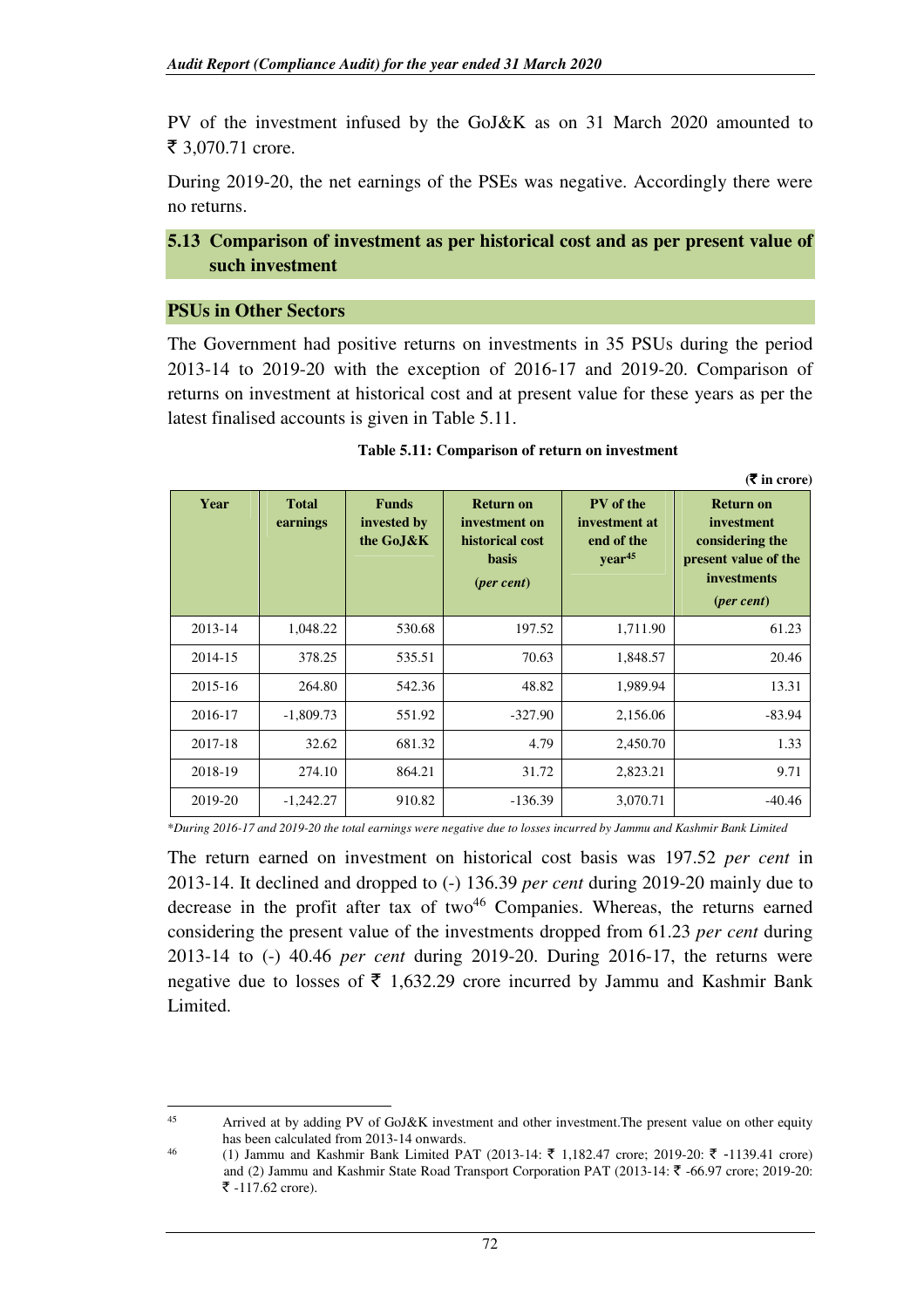#### **5.14 Erosion of Net worth of PSUs**

#### **(A) Power Sector**

Net worth is the sum total of the paid-up capital and free reserves and surplus minus accumulated losses and deferred revenue expenditure. Essentially, it is a measure of what an entity is worth to the owners. A negative net worth indicates that the entire investment by the owners has been wiped out by accumulated losses and deferred revenue expenditure. The overall accumulated profit of JKPDC<sup>47</sup> was  $\bar{\tau}$  41.31 crore as against the capital investment of  $\bar{\tau}$  five crore, resulting in positive net worth of  $\bar{\xi}$  46.31 crore as detailed in *Appendix 5.4* and given in Table 5.12.

#### **Table 5.12: Net worth of JKPDC as per the latest finalised Annual Accounts during period from 2015-16 to 2019-20**

|             |                                             |                      |                                                                         |                                           | $(5 \times 1)$ (Theore) |
|-------------|---------------------------------------------|----------------------|-------------------------------------------------------------------------|-------------------------------------------|-------------------------|
| Year        | Paid up<br>Capital at<br>end of the<br>year | <b>Free Reserves</b> | <b>Accumulated</b><br>Profit $(+)/$<br>$Loss (-)$ at end<br>of the year | <b>Deferred</b><br>revenue<br>expenditure | Net worth               |
| $2015 - 16$ | 5.00                                        | N <sub>il</sub>      | $-519.06$                                                               | N <sub>il</sub>                           | $-514.06$               |
| 2016-17     | 5.00                                        | N <sub>il</sub>      | $-519.06$                                                               | N <sub>il</sub>                           | $-514.06$               |
| 2017-18     | 5.00                                        | N <sub>il</sub>      | $-178.81$                                                               | N <sub>i</sub>                            | $-173.81$               |
| 2018-19     | 5.00                                        | <b>Nil</b>           | $-178.81$                                                               | N <sub>il</sub>                           | $-173.81$               |
| 2019-20     | 5.00                                        | N <sub>il</sub>      | 41.31                                                                   | N <sub>il</sub>                           | 46.31                   |

\**Source : As per latest finalised accounts of the Company*

JKPDC registered a net increase of  $\bar{\tau}$  2,588.34 crore towards equity during the year 2019-20.

#### **(B) PSUs in other Sectors**

l

The capital investment, accumulated losses and free reserves of 23 State PSUs<sup>48</sup> (in other sectors) as per their latest finalised accounts were  $\bar{\tau}$  707.00 crore,  $\bar{\xi}$  3,010.94 crore and  $\bar{\xi}$  1,777.49 crore respectively, resulting in net worth of (-)  $\bar{\tau}$  526.45 crore as detailed in *Appendix-5.8.* Analysis of investment and accumulated losses disclosed that net worth was eroded in nine out of the 23 PSUs as the capital investment and accumulated losses of these PSUs were  $\bar{\tau}$  449.01 crore and  $\bar{\xi}$  3,404.51 crore, respectively. Of these nine PSUs, the net worth erosion was the

<sup>47</sup> Excluding CVPPP wherein no investment was made by the GoJ&K and others four being inactive although  $\bar{\tau}$  0.15 crore were invested by the GoJ&K in these Companies.

<sup>48</sup> Excluding six inactive PSUs (1) Tawi Scooters Limited (2) Himalayan Wool Combers Limited and (3) Jammu and Kashmir Handloom Handicrafts Raw Material Supplies Organisation Limited (A Subsidiary of Himalayan Wool Combers Limited) (4) Jammu and Kashmir Road Development Corporation Limited and (5) Jammu and Kashmir International Trade Centre Corporation Limited, (6) Jammu & Kashmir Asset Reconstruction Limited and seven working PSU, Jammu & Kashmir Medical Supplies Corporation Limited, Jammu & Kashmir IT Infrastructure Development Pvt. Limited and AIC-Jammu & Kashmir EDI Foundation, Jammu Smart City Limited, Srinagar Smart City Limited, Jammu Mass Rapid Transit Corporation Pvt. Limited, Srinagar Mass Rapid Transit Corporation Pvt. Limited which never submitted their accounts since inception.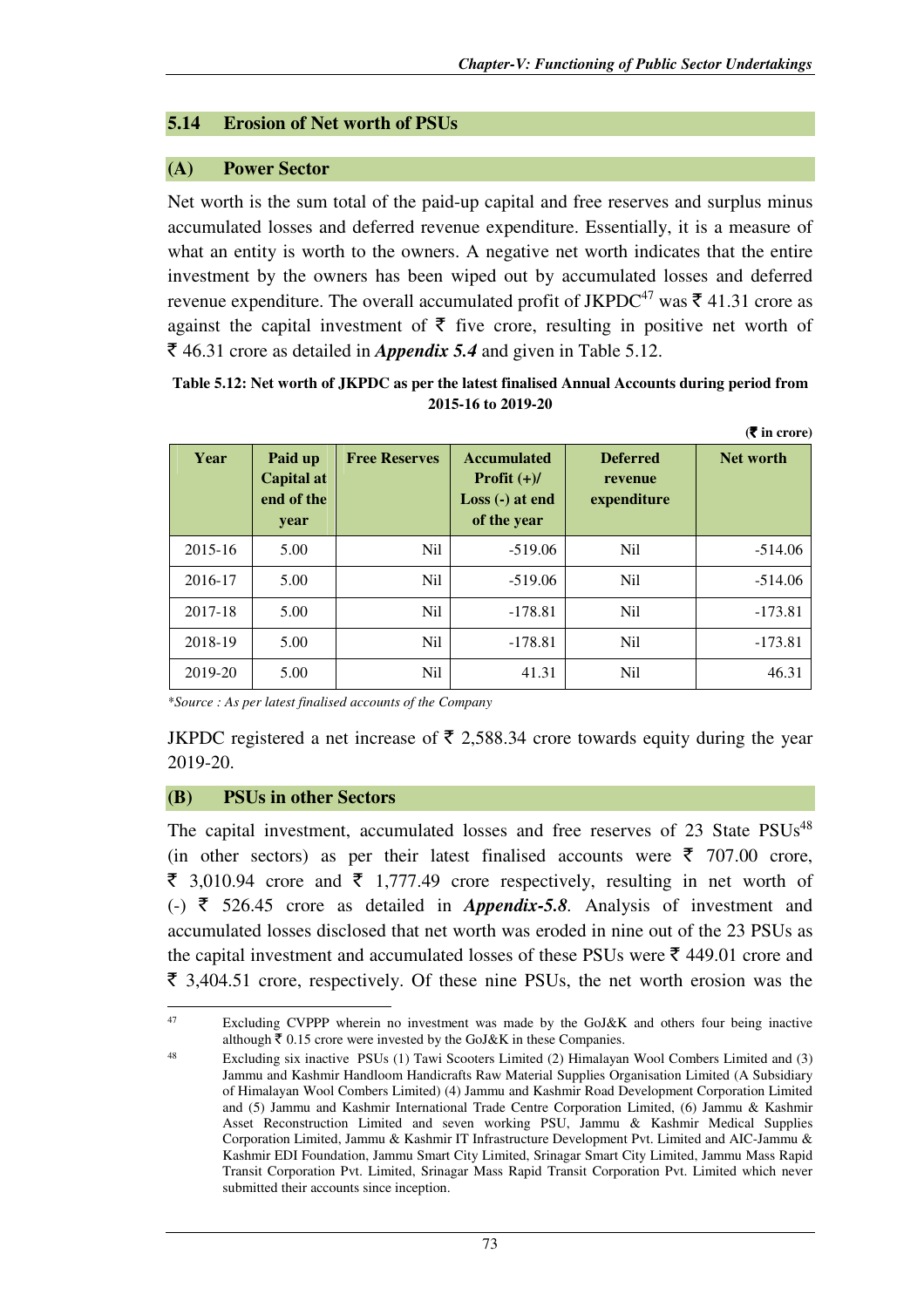highest in Jammu & Kashmir State Road Transport Corporation ( $\bar{\tau}$  1,581.66 crore<sup>49</sup>), Jammu & Kashmir Industries Limited ( $\bar{\tau}$  737.19 crore<sup>50</sup>), Jammu & Kashmir Handicrafts (Sales and Export) Development Corporation Limited,  $(\bar{\mathbf{\zeta}})$  161.54 crore) and Jammu & Kashmir State Industrial Development Corporation Limited  $({\bar{\mathfrak{F}}} 129.35$  crore<sup>51</sup>).

The total paid up capital, free reserves, total accumulated profit/loss, and total net worth of the 23 PSUs where the GoJ&K has made direct/indirect investment during the period 2015-16 to 2019-20 is indicated in the Table 5.13.

|         |                                       |                                         |                                                           | $(5 \times 1)$ (Theore) |
|---------|---------------------------------------|-----------------------------------------|-----------------------------------------------------------|-------------------------|
| Year    | Paid up capital at<br>end of the year | <b>Free</b><br>$reserves$ <sup>52</sup> | Accumulated profit $(+)$ loss $(-)$<br>at end of the year | Net worth               |
| 2015-16 | 502.00                                | 4,084.05                                | $-1,885.63$                                               | 2,700.42                |
| 2016-17 | 516.37                                | 2,484.36                                | $-2,049.16$                                               | 951.57                  |
| 2017-18 | 525.68                                | 2,725.68                                | $-2,150.57$                                               | 1,100.79                |
| 2018-19 | 618.01                                | 2,960.39                                | $-2,340.41$                                               | 1,237.99                |
| 2019-20 | 707.00                                | 1,777.49                                | $-3,010.94$                                               | $-526.45$               |

| Table 5.13: Net worth of 23 PSUs as per the latest finalised accounts during the period |
|-----------------------------------------------------------------------------------------|
| 2015-16 to 2019-20                                                                      |

As can be seen from the above table, overall net worth had decreased from ₹ 2,700.42 crore in 2015-16 to ₹ -526.45 crore in 2019-20 for the 23 PSUs taken together. However, the net worth of 11 PSUs decreased, whereas seven PSU recorded an increase in net worth, in two PSUs net worth remained same and three PSUs submitted their accounts first time in 2019-20. As on 31 March 2020, 14  $PSUs^{53}$ showed positive net worth and nine PSUs continued to have negative net worth.

#### **5.15 Dividend Payout**

 $\overline{a}$ 

As per the latest finalised accounts during 2019-20, one Power Sector PSU, JKPDC and nine working PSUs of other Sectors earned an aggregate profit of  $\bar{\tau}$  220.12 crore and  $\bar{\tau}$  112 crore, respectively. However, no PSUs had declared any dividend for the year 2019-20.

<sup>49</sup> As per latest finalised accounts for the year 2018-19.

As per latest finalised accounts for the year 2013-14.

<sup>51</sup> As per latest finalised accounts for the year 2013-14.

<sup>52</sup> Revenue & Other Reserves of Jammu and Kashmir Bank Limited during, 2015-16 ( $\bar{\ell}$  4,072.21 crore), 2016-17 ( $\bar{\tau}$  2,458.98 crore), 2017-18 ( $\bar{\tau}$  2,625.65 crore) and 2018-19 ( $\bar{\tau}$  2,950.97 crore) and 2019-20  $(\bar{\mathcal{F}} 1777.49)$  have been taken as free reserves and accumulated profits.

<sup>53</sup> (1) Jammu & Kashmir Scheduled Casts, Scheduled Tribes and Backward Classes Development Corporation Limited (2) JKB Financial Services Limited, (3) Jammu & Kashmir Small Scale Industries Development Corporation Limited, (4) Jammu & Kashmir Women's Development Corporation Limited, (5) Jammu & Kashmir Project Construction Corporation, (6) Jammu & Kashmir Police Housing Corporation Limited, (7) Jammu & Kashmir Cements Limited, (8) Jammu & Kashmir Tourism Development Corporation Limited, (9) Jammu & Kashmir Cable Car Corporation Limited and (10) Jammu & Kashmir Bank Limited (11) Jammu & Kashmir Trade Promotion Organisation (12) Jammu & Kashmir Infrastructure Development Corporation (13) Jammu & Kashmir State Forest Corporation (14) Jammu & Kashmir Overseas Employment Corporation Limited.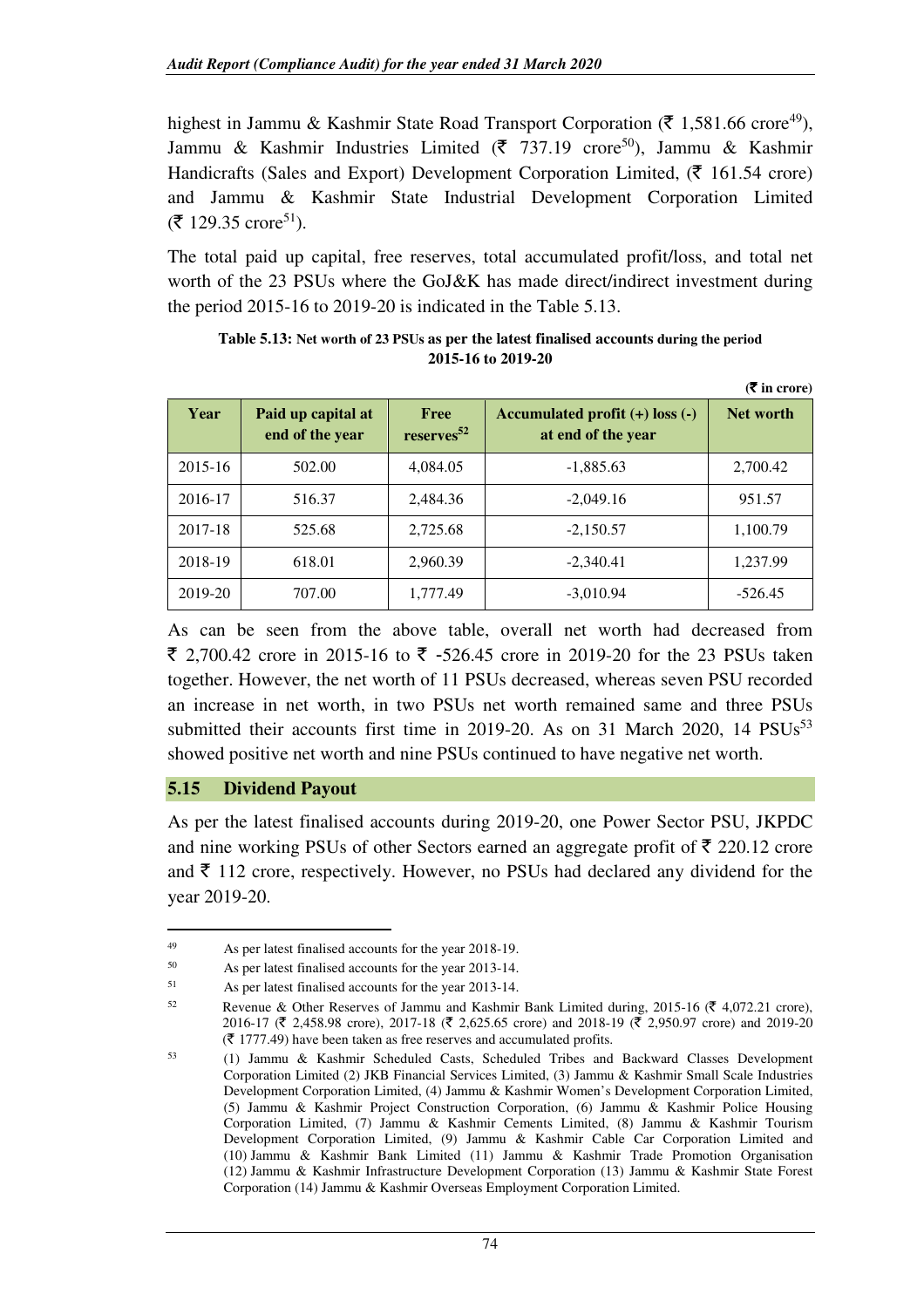**(**` **in crore)**

# **It is recommended that the GoJ&K may consider declaration of dividend policy for profit making PSUs.**

# **5.16 Analysis of long term loans of the Companies**

The analysis of the long term loans of the Companies which had leverage<sup>54</sup> during 2015-20 was carried out to assess the ability of the Companies to service the debt owed by the Companies to Government, banks and other financial institutions. This is assessed through the Interest Coverage Ratio (ICR) and Debt Turnover Ratio (DTR).

#### **5.17 Interest Coverage Ratio**

Interest Coverage Ratio (ICR) is used to determine the ability of a Company to pay interest on outstanding debt and is calculated by dividing a Company's Earnings Before Interest and Taxes (EBIT) by interest expenses of the same period. The lower the ratio, the lesser the ability of the Company to pay interest on debt. An ICR of below one indicates that the Company was not generating sufficient revenues to meet its expenses on interest.

**(A) PSUs of Power Sector** 

The details of interest coverage ratio of  $JKPDC<sup>55</sup>$  as per the latest finalised accounts during the period from 2015-16 to 2019-20 is given in Table 5.14.

|         |                                    |                 |             | (S in crore)                      |
|---------|------------------------------------|-----------------|-------------|-----------------------------------|
| Year    | <b>Accounts</b><br>finalised up to | <b>Interest</b> | <b>EBIT</b> | <b>Interest coverage</b><br>ratio |
| 2015-16 | 2011-12                            | 227.34          | 668.95      | 2.94                              |
| 2016-17 | 2011-12                            | 227.34          | 668.95      | 2.94                              |
| 2017-18 | 2013-14                            | 155.78          | 433.41      | 2.78                              |
| 2018-19 | 2013-14                            | 155.78          | 433.41      | 2.78                              |
| 2019-20 | 2014-15                            | 134.57          | 457.96      | 3.40                              |

**Table 5.14: Interest coverage ratio of PSUs of the Power Sector** 

As seen from the Table 5.14, JKPDC had interest coverage ratio of more than one during entire period from 2015-16 to 2019-20, indicating that the Company is generating sufficient revenue to meet its expenses on interest.

l

 $55$  Use of borrowed fund to increase potential return of an investment.<br> $55$  Remaining five Power Sector companies had not availed any kind c

Remaining five Power Sector companies had not availed any kind of loan.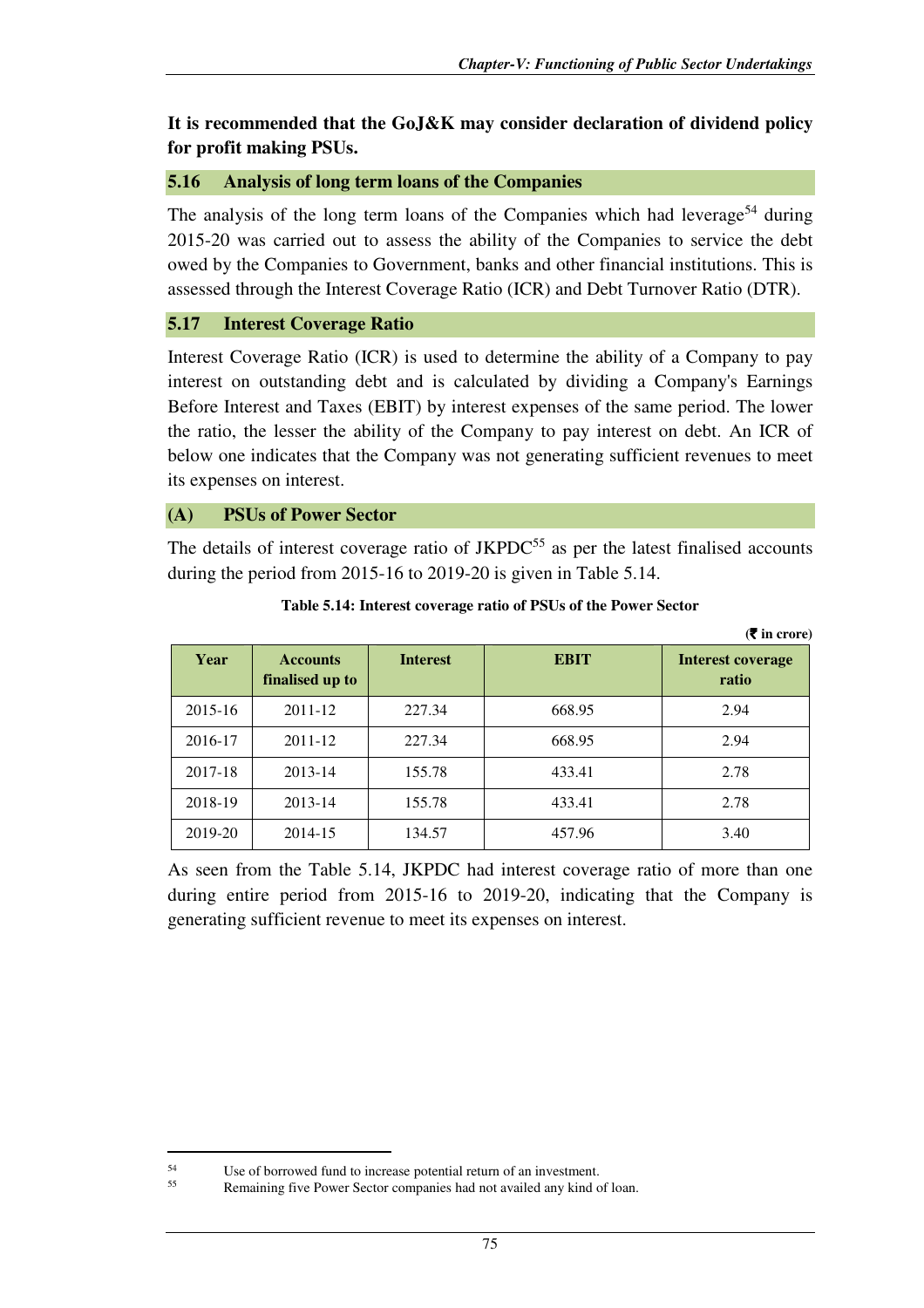#### **(B) PSUs of other Sectors**

The details of interest coverage ratio of PSUs of other Sectors<sup>56</sup> as per the latest finalised accounts during the period from 2015-16 to 2019-20 are given Table 5.15.

| Year    | <b>Interest</b> | <b>EBIT</b> | <b>Number of PSUs</b><br>having liability of<br>loans from<br><b>Government and</b><br><b>Banks and other</b><br>financial institutions | <b>Number of PSUs having</b><br>interest coverage ratio<br>More than 1 | Less than 1 |
|---------|-----------------|-------------|-----------------------------------------------------------------------------------------------------------------------------------------|------------------------------------------------------------------------|-------------|
| 2015-16 | 248.14          | 763.93      | 16                                                                                                                                      | $\overline{4}$                                                         | 12          |
| 2016-17 | 206.27          | $-1,464.76$ | 16                                                                                                                                      | 3                                                                      | 13          |
| 2017-18 | 257.83          | 439.21      | 16                                                                                                                                      | 5                                                                      | 11          |
| 2018-19 | 373.87          | 927.06      | 14                                                                                                                                      | 5                                                                      | 9           |
| 2019-20 | 358.90          | $-910.00$   | 14                                                                                                                                      | 6                                                                      | 8           |

**Table 5.15: Interest Coverage Ratio of State PSUs of other Sectors**

**(**` **in crore)** 

Of the 14 State PSUs of Sectors other than the Power Sector having liability of loans from Government as well as Banks and other Financial Institutions during 2019-20, six  $PSUs<sup>57</sup>$  had interest coverage ratio of more than one, whereas remaining eight PSUs had Interest Coverage Ratio below one, which indicated that these eight PSUs could not generate sufficient revenues to meet their expenses on interest during the period.

#### **5.18 Debt-Turnover Ratio of PSUs**

#### **(A) Power Sector**

 $\overline{a}$ 

The Debt-Turnover Ratio of JKPDC deteriorated to 2.23 in 2019-20 due to significant increase in Debt against meager increase in Turnover, as given in Table 5.16.

<sup>56</sup> Excluding six inactive PSUs (1) Tawi Scooters Limited (2) Himalayan Wool Combers Limited and (3) Jammu and Kashmir Handloom Handicrafts Raw Material Supplies Organisation Limited (A Subsidiary of Himalayan Wool Combers Limited) (4) Jammu and Kashmir Road Development Corporation Limited and (5) Jammu and Kashmir International Trade Centre Corporation Limited, (6) Jammu & Kashmir Asset Reconstruction Limited, seven working PSU, Jammu & Kashmir Medical Supplies Corporation Limited, Jammu & Kashmir IT Infrastructure Development Pvt. Limited and AIC-Jammu & Kashmir EDI Foundation, Jammu Smart City Limited, Srinagar Smart City Limited, Jammu Mass Rapid Transit Corporation Pvt. Limited, Srinagar Mass Rapid Transit Corporation Pvt. Limited which never submitted their accounts since inception, six PSUs, (1) JKB Financial Services Limited (2) Jammu & Kashmir Police Housing Corporation Limited (3) Jammu & Kashmir Cable Car Corporation Limited (4) Jammu & Kashmir Overseas Employment Corporation Limited (5) Jammu & Kashmir Trade Promotion Organisation (6) Jammu & Kashmir Infrastructure Development Corporation Pvt. Limited which have not availed any loan and three PSUs, (1) Jammu & Kashmir Tourism Development Corporation Limited, (2) Jammu & Kashmir State Forest Corporation and (3) Jammu & Kashmir Projects Construction Corporation Limited which have not provided for the interest in their books of account.

<sup>57</sup> Jammu & Kashmir State Horticulture Produce Marketing and Processing Corporation Limited, Jammu & Kashmir State Women's Development Corporation Limited, Jammu & Kashmir Small Scale Industries Development Corporation Limited, Jammu & Kashmir Cements Limited, Jammu & Kashmir State Cable Car Corporation Limited and Jammu & Kashmir State Financial Corporation.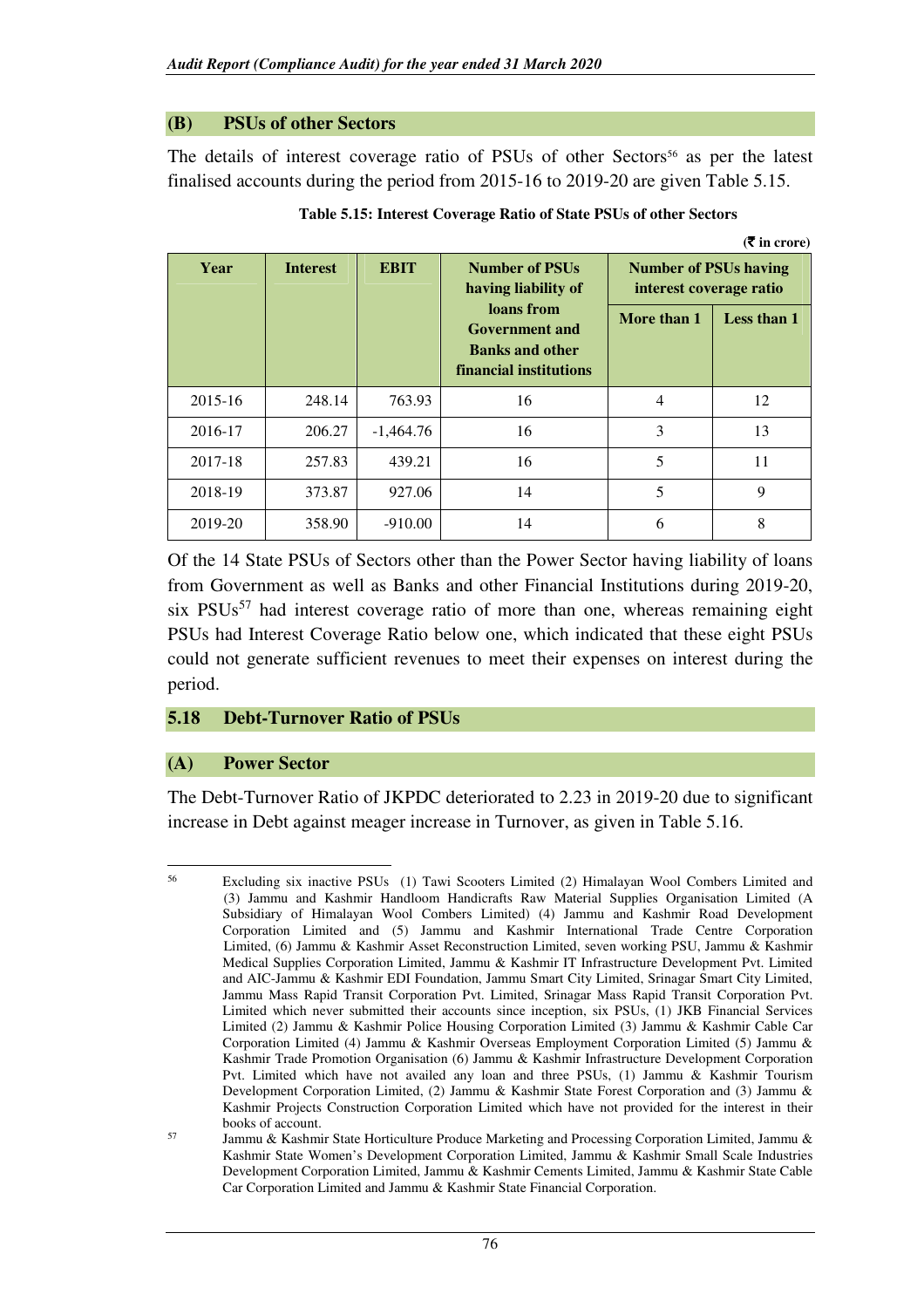|                                                                       |          |          |          |          | $($ $\overline{\mathbf{\xi}}$ in crore) |
|-----------------------------------------------------------------------|----------|----------|----------|----------|-----------------------------------------|
| <b>Particulars</b>                                                    | 2015-16  | 2016-17  | 2017-18  | 2018-19  | 2019-20                                 |
| Debt from Government and others<br>(Banks and Financial Institutions) | 1,493.55 | 1,493.55 | 1,826.49 | 1,826.49 | 2,291.72                                |
| Turnover                                                              | 1,119.90 | 1,119.90 | 992.46   | 992.46   | 1,025.91                                |
| Debt-Turnover Ratio                                                   | 1.33:1   | 1.33:1   | 1.84:1   | 1.84:1   | 2.23:1                                  |

#### **Table 5.16: Debt Turnover ratio relating to the JKPDC**

*(Source: Compiled based on latest finalised accounts)* 

#### **(B) PSUs in other Sectors**

The debt turnover ratio declined from 0.53 in 2015-16 to 0.41 in 2019-20. The debt-turnover ratio ranged between 0.41 and 0.53 during this period, as given in Table 5.17.

| Table 5.17: Debt Turnover Ratio relating to the 20 PSUs (other Sectors) |  |  |  |
|-------------------------------------------------------------------------|--|--|--|
|                                                                         |  |  |  |

|                                                                       |          |          |          |          | $(\bar{\bar{\mathbf{x}}}$ in crore) |
|-----------------------------------------------------------------------|----------|----------|----------|----------|-------------------------------------|
| <b>Particulars</b>                                                    | 2015-16  | 2016-17  | 2017-18  | 2018-19  | 2019-20                             |
| Debt from Government and others<br>(Banks and Financial Institutions) | 3,834.30 | 3,097.52 | 3,633.37 | 4,200.71 | 4,174.44                            |
| Turnover                                                              | 7,296.59 | 7,238.03 | 7,579.22 | 8.792.44 | 10.272.26                           |
| Debt-Turnover Ratio                                                   | 0.53:1   | 0.43:1   | 0.48:1   | 0.48:1   | 0.41:1                              |

*(Source: Compiled based on latest finalised accounts)* 

Declining debt-turnover ratio indicates that the PSU is generating enough revenue and they are in better position to service their debts.

#### **5.19 Inactive State PSUs**

 $\overline{a}$ 

Four out of the six PSUs of Power Sector having a total investment of  $\bar{\tau}$  0.15 crore towards share capital, were inactive as of 31 March 2020.

Similarly, six of the 36 State PSUs in other Sectors were non-working and were having a total investment of  $\bar{\tau}$  57.42 crore<sup>58</sup> towards Capital ( $\bar{\tau}$  56.59 crore) and Long Term Loans ( $\bar{\tau}$  0.83 crore) as on 31 March 2020. The numbers of non-working PSUs at the end of each year during last five years ended 31 March 2020 are given below in Table 5.18.

<sup>58</sup> Tawi Scooters Limited:  $\bar{\tau}$  1.63 crore, Himalyan Wool Combers Limited:  $\bar{\tau}$  1.37 crore, Jammu &Kashmir Handloom Handicrafts Raw Material Supplies Organisation Limited (a subsidiary of Himalyan Wool Combers Limited):  $\bar{\tau}$  0.40 crore, Jammu & Kashmir State Road Development Corporation Limited:  $\bar{\xi}$  5.00 crore, Jammu & Kashmir International Trade Centre Corporation Limited:  $\bar{\xi}$  48.00 crore and Jammu & Kashmir Asset Reconstruction Limited:  $\bar{\tau}$  2.00 crore.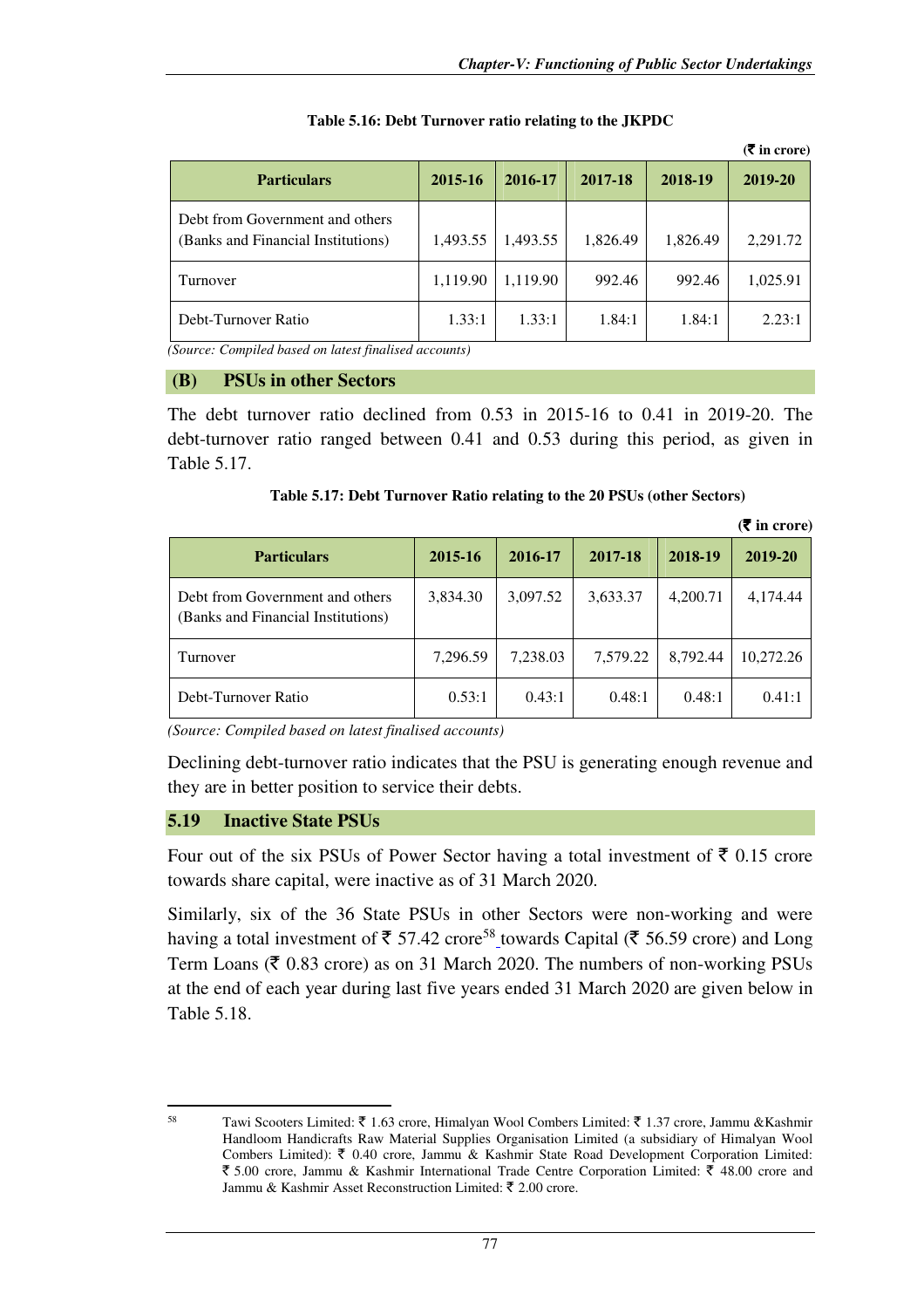| <b>Particulars</b>                      | 2015-16 | 2016-17 | 2017-18 | 2018-19 | 2019-20 |
|-----------------------------------------|---------|---------|---------|---------|---------|
| Number of inactive PSUs in Power Sector |         |         |         |         |         |
| Number of inactive PSUs (other Sectors) |         |         |         |         |         |

#### **Table 5.18: Inactive State PSUs**

*(Source: Compiled from the information included in Audit Report (PSU), GoJ&K of respective years)* 

Out of six inactive PSUs in other Sectors, four PSUs<sup>59</sup> were under liquidation as they were not working since last one to 28 years.

#### **The Government may take appropriate decision for winding up of these inactive PSUs.**

#### **5.20 Comments on Accounts of Public Sector Undertakings**

#### **(A) Power sector**

l

Three<sup>60</sup> power sector PSUs forwarded their eight audited account to the Principal Accountant General during 1 October 2019 to 31 December 2020 and all were selected for supplementary audit. The details of aggregate money value of the comments of Statutory Auditors and the C&AG, for the Annual Accounts finalised during last three years are given in Table 5.19.

#### **Table-5.19: Impact of audit comments on power sector PSUs**

|     |                                     |                                     |               |                                     |                              |                                     | $(5 \times 1)$ in crore) |
|-----|-------------------------------------|-------------------------------------|---------------|-------------------------------------|------------------------------|-------------------------------------|--------------------------|
| SI. | <b>Particulars</b>                  | 2017-18                             |               | 2018-19                             |                              | 2019-20                             |                          |
| No. |                                     | <b>Number of</b><br><b>accounts</b> | <b>Amount</b> | <b>Number of</b><br><b>accounts</b> | <b>Amount</b>                | <b>Number of</b><br><b>accounts</b> | <b>Amount</b>            |
| 1.  | Decrease in profit                  |                                     | 4.19          | 1                                   | 15.60                        | 1                                   | 11.89                    |
| 2.  | Increase in profit                  |                                     | 63.22         |                                     | $\qquad \qquad \blacksquare$ | 1                                   | 55.35                    |
| 3.  | Increase in loss                    |                                     |               |                                     |                              |                                     |                          |
| 4.  | Decrease in loss                    |                                     |               |                                     |                              |                                     |                          |
| 5.  | Non-disclosure of<br>material facts | $\overline{2}$                      | 112.83        |                                     |                              |                                     |                          |
| 6.  | Errors of classification            |                                     |               |                                     |                              | $\mathfrak{D}$                      | 1,594.81                 |

*(Source: Compiled from comments of the Statutory Auditors/ C&AG in respect of Government Companies)* 

During the year 2019-20, the Statutory Auditors had issued qualified certificates on two accounts. The Statutory Auditors pointed out two instances of non-compliance to the Indian Accounting Standards in one account of Chenab Valley Power Projects Private Limited.

<sup>59</sup> Tawi Scooters Limited, Himalyan Wool Combers Limited, Jammu & Kashmir Handloom Handicrafts Raw Material Supplies Organisation Limited, Jammu & Kashmir Asset Reconstruction Limited.

<sup>&</sup>lt;sup>60</sup> Jammu & Kashmir Power Development Corporation Limited (2014-15), Chenab Valley Power Projects Private Limited (2019-20) and Kashmir Power Distribution Corporation Limited (2013-14 to 2018-19).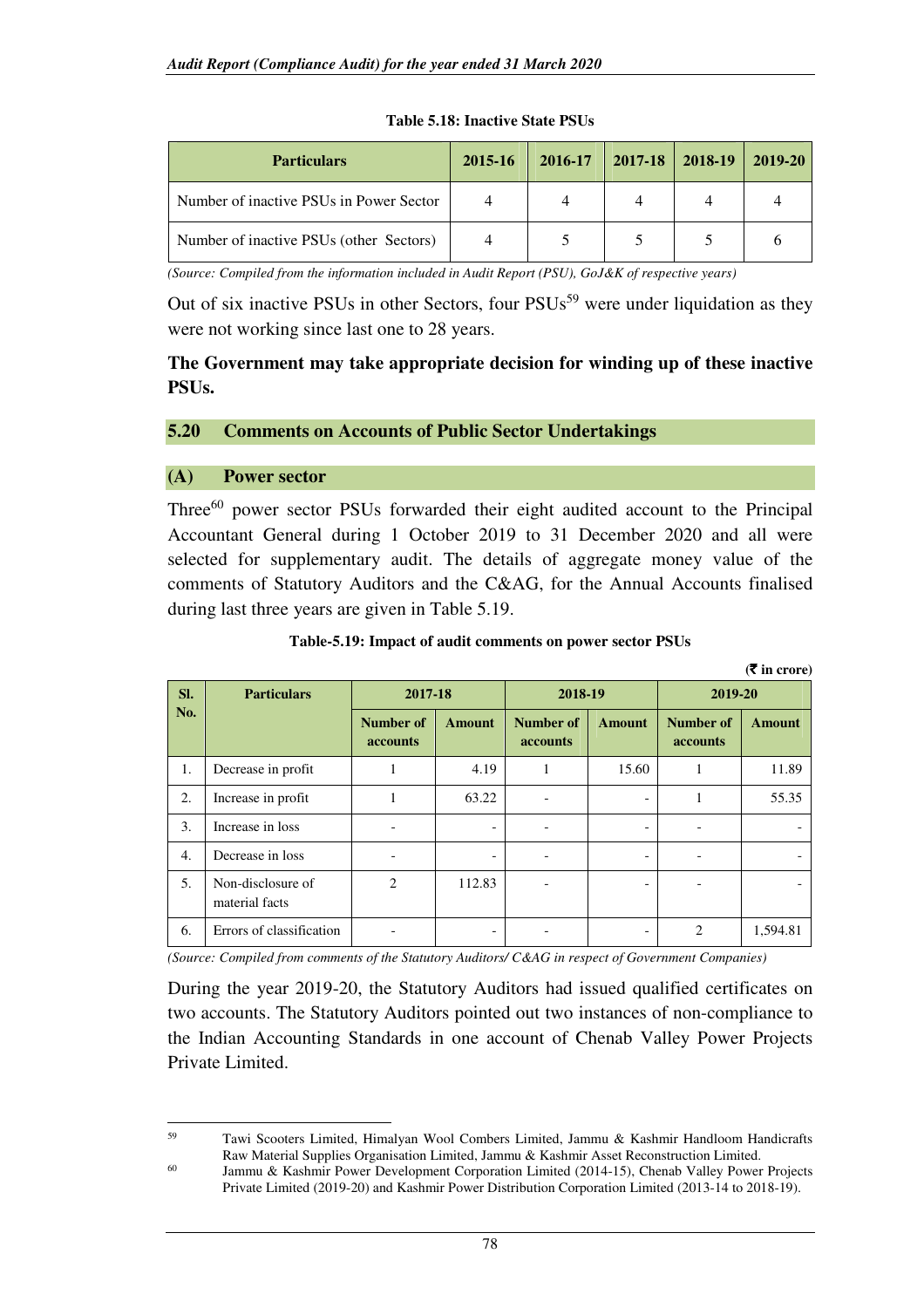# **(B) PSUs in Other Sectors**

 $\overline{a}$ 

12 PSUs forwarded 42 audited accounts to the Principal Accountant General during the period from 1 October 2019 to 31 December 2020. The Audit Reports of Statutory Auditors and supplementary audit conducted by the C&AG indicated that the quality of accounts needs to be improved substantially. The details of aggregate money value of the comments of Statutory Auditors and the C&AG, for the accounts finalised during last three years are given in Table 5.20.

|                  |                                     |                              |               |                       |               |                       | $(5 \infty)$  |  |
|------------------|-------------------------------------|------------------------------|---------------|-----------------------|---------------|-----------------------|---------------|--|
| SI.              | <b>Particulars</b>                  | 2017-18                      |               | 2018-19               |               |                       | 2019-20       |  |
| No.              |                                     | <b>Number of</b><br>accounts | <b>Amount</b> | Number of<br>accounts | <b>Amount</b> | Number of<br>accounts | <b>Amount</b> |  |
| 1.               | Decrease in profit                  | $\overline{2}$               | 0.16          | 3                     | 16.86         | 3                     | 536.18        |  |
| 2.               | Increase in profit                  | $\overline{2}$               | 0.05          | 1                     | 0.03          |                       | 9.06          |  |
| 3.               | Increase in loss                    | 3                            | 1.55          | 8                     | 103.69        | 15                    | 4.95          |  |
| $\overline{4}$ . | Decrease in loss                    | $\overline{2}$               | 1.17          | 3                     | 100.48        | 3                     | 0.19          |  |
| 5.               | Non-disclosure of<br>material facts | $\overline{4}$               | 21.82         | 1                     | 95.71         | 13                    | 56.24         |  |
| 6.               | Errors of<br>classification         | 5                            | 97.39         | 13                    | 48.43         | 15                    | 17.27         |  |

| Table-5.20: Impact of audit comments on State PSUs (other sectors) |  |
|--------------------------------------------------------------------|--|
|--------------------------------------------------------------------|--|

*(Source: Compiled from comments of the Statutory Auditors/ C&AG in respect of Government Companies)* 

During the year 2019-20, the Statutory Auditors had issued qualified certificates on 22 accounts. Compliance to the Accounting Standards by the PSUs remained poor as the Statutory Auditors pointed out 103 instances of non-compliance to the Accounting Standards in 31 accounts of eight $61$  PSUs.

There are three Statutory Corporations, Jammu & Kashmir State Road Transport Corporation (JKSRTC), Jammu & Kashmir State Financial Corporation and Jammu & Kashmir State Forest Corporation. The C&AG is sole auditor in respect of JKSRTC. During the period from 1 October 2019 to 31 December 2020, Jammu & Kashmir State Forest Corporation submitted Annual Accounts from 1996-97 to 2016-17 for audit and the comments of C&AG on these accounts were under process. Jammu & Kashmir State Financial Corporation forwarded its annual accounts for the year 2018-19 and the comments were issued. The Statutory Auditors had given qualified certificate on annual accounts of Jammu and Kashmir State Financial Corporation for the year 2018-19. JKSRTC forwarded its annual accounts for 2014-15 to 2018-19. However, the GoJ&K was requested to prescribe the format of accounts of JKSRTC as per the provisions of the Road Transport Corporation Act, 1950.

<sup>61</sup> Jammu & Kashmir Industries Limited, Jammu & Kashmir Handicrafts (S&E) Corporation Limited, Jammu & Kashmir Police Housing Corporation Limited, Jammu & Kashmir Handloom Development Corporation Limited, Jammu & Kashmir Small Scale Industries Development Corporation Limited, Jammu & Kashmir SC, ST & BC Development Corporation Limited, Jammu & Kashmir Tourism Development Corporation Limited and Jammu & Kashmir Bank Limited.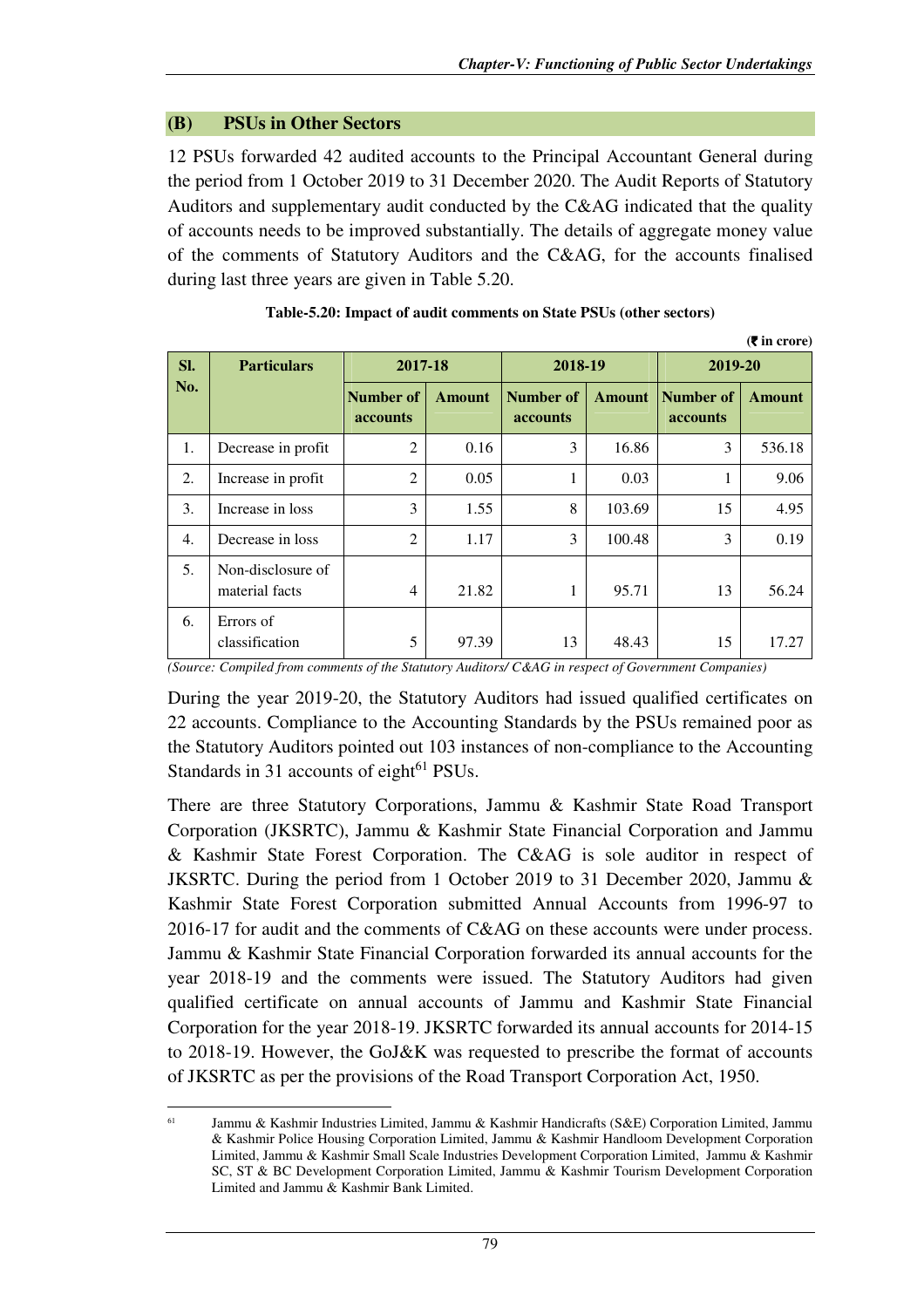The details of aggregate money value of the comments of Statutory Auditors and supplementary audit by the C&AG in respect of Statutory Corporations for the last three years are given in Table 5.21.

|                  |                                     |                       |               |                              |       |                                            | $($ $\overline{\mathbf{\xi}}$ in crore) |  |
|------------------|-------------------------------------|-----------------------|---------------|------------------------------|-------|--------------------------------------------|-----------------------------------------|--|
| SI.              | <b>Particulars</b>                  | 2017-18               |               | 2018-19                      |       |                                            | 2019-20                                 |  |
| No.              |                                     | Number of<br>accounts | <b>Amount</b> | Number of<br><b>accounts</b> |       | <b>Amount</b> Number of<br><b>accounts</b> | <b>Amount</b>                           |  |
| 1.               | Decrease in profit                  |                       |               |                              |       |                                            |                                         |  |
| 2.               | Increase in profit                  |                       | ۰             | $\overline{\phantom{a}}$     |       | -                                          |                                         |  |
| 3.               | Increase in loss                    | 1                     | 15.14         | -                            |       |                                            |                                         |  |
| $\overline{4}$ . | Decrease in loss                    |                       |               | $\overline{\phantom{a}}$     |       | $\overline{\phantom{a}}$                   |                                         |  |
| 5.               | Non-disclosure of<br>material facts |                       |               | ۰                            |       |                                            |                                         |  |
| 6.               | Errors of<br>classification         | 1                     | 5             | $\overline{2}$               | 19.43 | 1                                          | 4.37                                    |  |

**Table-5.21: Impact of audit comments on Statutory Corporations**

*(Source: Compiled from comments of the Statutory Auditors/ C&AG in respect of Statutory Corporations)* 

**The concerned PSUs may ensure strict Compliance to Statutory norms for error free accounts and to avoid over/under statement of Profit/Loss. Besides, Finance and Administrative Department should oversee that corrective action is taken by these PSUs.** 

#### **5.21 Non Compliance with provisions of Accounting Standards/ IND AS**

In exercise of the powers conferred by Section 469 of the Companies Act, 2013, read with Section 129 (1), Section 132 and Section 133 of the said Act, the Central Government prescribed Accounting Standards 1 to 7 and 9 to 29. Besides these, the Central Government notified 41 Indian Accounting Standards (Ind AS) through Companies (Indian Accounting Standards) Rules, 2015 and Companies (Indian Accounting Standards) (Amendment) Rules, 2016. During the course of supplementary audit, the CAG observed that the following companies had not complied with the Accounting Standards/Ind AS, which was also not reported by their statutory auditors: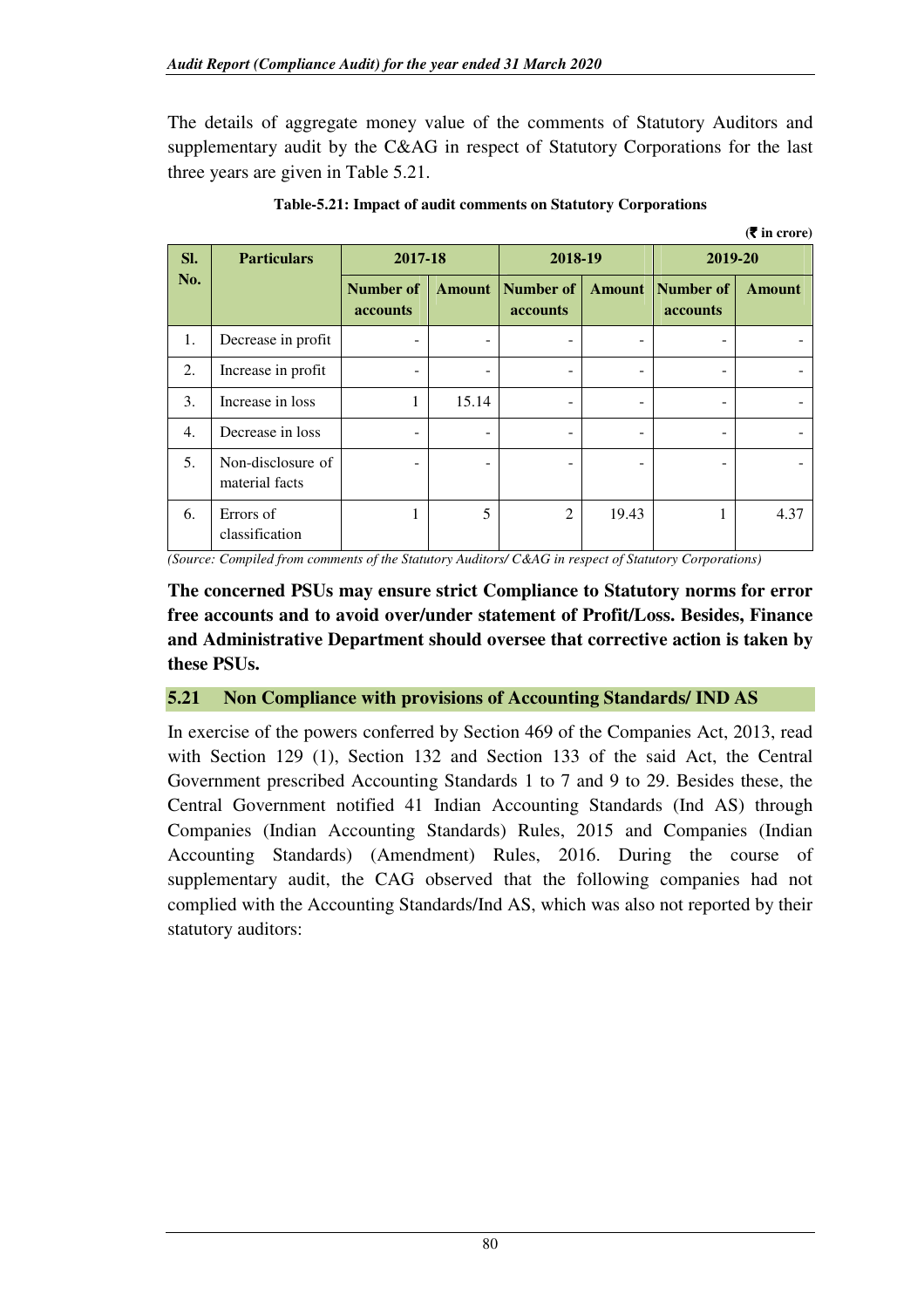| <b>Accounting Standard/</b><br>Ind AS |                                                | <b>Name of Company</b>                                   | <b>Deviation</b>                                                                                                                                                                                                                                                                                                                                                                                   |  |  |
|---------------------------------------|------------------------------------------------|----------------------------------------------------------|----------------------------------------------------------------------------------------------------------------------------------------------------------------------------------------------------------------------------------------------------------------------------------------------------------------------------------------------------------------------------------------------------|--|--|
| Ind AS 10                             | Property,<br>Plant<br>and<br>Equipment         | Jammu and Kashmir<br><b>Bank Limited</b>                 | Disclosure made by the company that<br>revalued its immovable<br>has<br>it<br>properties during 2019-20 was not in<br>accordance<br>with the Accounting<br>standard (AS 10) "Property Plant and<br>Equipment".                                                                                                                                                                                     |  |  |
| Ind AS <sub>7</sub>                   | <b>Statement</b><br>of<br>Cash<br><b>Flows</b> | Chenab<br>Valley<br>Projects<br>Power<br>Private Limited | Disclosure with regard to components<br>of cash and Cash equivalents and its<br>reconciliation was not as per the<br>requirement of Ind AS 7.                                                                                                                                                                                                                                                      |  |  |
| Ind AS 16                             | Property,<br>Plant<br>and<br>Equipment         |                                                          | The Company had not segregated the<br>expenses of Head Office into two<br>classes <i>i.e.</i> those that are directly<br>attributable to construction of projects<br>and those that are not<br>directly<br>attributable to construction of projects<br>instead the company had booked the<br>entire<br>expenditure under Capital<br>Works In Progress which was not in<br>accordance to Ind AS 16. |  |  |

# **5.22 Corporate Governance**

# **5.22.1 Provisions as contained in the Companies Act, 2013**

The Companies Act, 2013 was enacted on 29 August 2013 replacing the Companies Act, 1956. In addition, the Ministry of Corporate Affairs has also notified (31 March 2014) Companies Rules 2014 on Management and Administration, Appointment and Qualification of Directors, Meetings of Board of Directors & its powers. The Companies Act, 2013 together with the Companies Rules provide a robust framework for Corporate Governance. The requirements *inter-alia* provide for:

- Qualifications for Independent Directors along with the duties and guidelines for professional conduct {Section 149(6) read with Rule 5 of the Companies (Appointment and Qualification of Directors) Rules, 2014}.
- Mandatory appointment of one woman director on the board in Public Companies having paid-up share capital of  $\bar{\tau}$  100 crore or more or turnover of  $\bar{\tau}$  300 crore or more {Section 149(1) of the Companies Act, 2013 read with Rule 3 of the Companies (Appointment and Qualification of Directors) Rules, 2014}.
- Appointment of Independent Directors in Public Companies and Mandatory establishment of certain committees like Audit Committee by the companies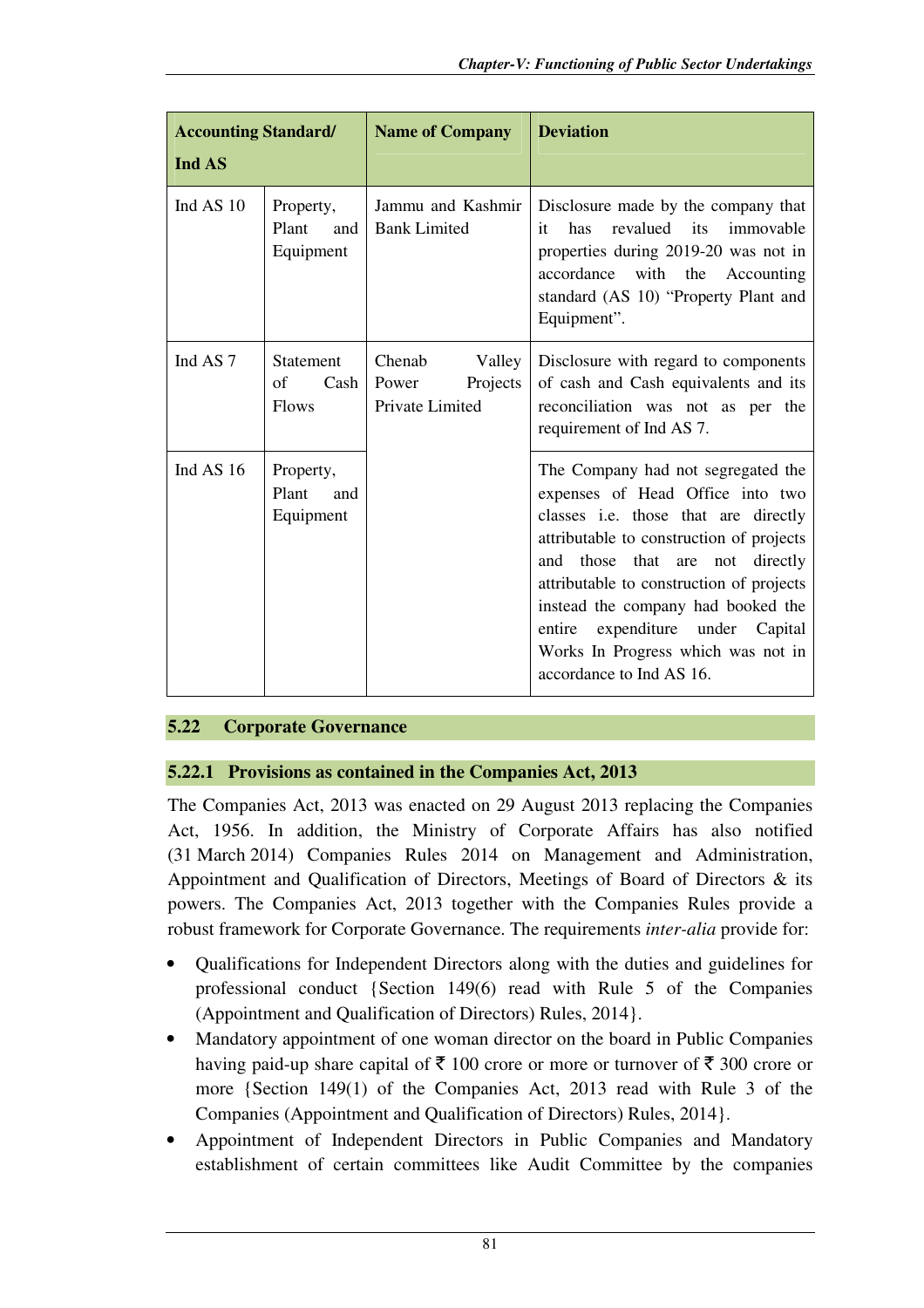having paid-up share capital of  $\bar{\tau}$  10 crore or more, turnover of  $\bar{\tau}$  100 crore or more, or outstanding loans, debentures and deposits, exceeding  $\bar{\tau}$  50 crore. {Rule 4 of Companies (Appointment & Qualification of Directors) Rules, 2014 and Section 177(1) of the Companies Act, 2013.

• Holding of a minimum of four meetings of Board of Directors every year in such a manner that not more than 120 days shall intervene between two consecutive meetings of the Board {Section 173(1)}.

# **5.22.2 Review of compliance by selected PSEs of the Corporate Governance provisions**

As on 31 March 2020, there were 42 Public Sector Enterprises (PSEs) in Jammu and Kashmir under the audit jurisdiction of the Comptroller and Auditor General of India (CAG). In the context of the policy of the Government to grant more autonomy to the PSEs, Corporate Governance has assumed importance.

For the purpose of the review, an assessment framework was prepared based on the provisions contained in the Companies Act, 2013. The review covers 22 working PSEs (which have forwarded their finalised accounts and are not under liquidation) for the year ended 31 March 2020. List of PSEs covered as well as PSEs excluded from this report is given in the *Appendix 5.9(A) and 5.9(B)* respectively.

# **5.22.3 Composition and Meetings of Board of Directors**

The Board is the most significant instrument of the Corporate Governance. It is the agency for the implementation of governance policies and practices. It is imperative that the Board devotes adequate attention to Corporate Governance and must be equipped with the requisite representation and its members should meet regularly. Section 173(1) of Companies Act, 2013 stipulates that the Board shall meet at least four times in a year with a maximum time gap of 120 days between two consecutive meetings. Only five Companies<sup>62</sup> conducted four or more than four meeting during the year 2019-20. Companies where the required number of meetings to be held in a year was not complied with during 2019-20 are given in *Appendix 5.10*.

#### **5.22.4 Independent Directors**

According to Section 149 (6) of the Companies Act, 2013 an independent director means a director other than a managing director or a whole-time director or a nominee director, who is a person of integrity and possesses relevant expertise and experience. The presence of independent directors on the Board, capable of taking an independent view on the decisions of the management is widely considered as a means of protecting the interests of shareholders and other stakeholders. Rule 4 of the Companies (Appointment and Qualification of Directors) Rules, 2014 provides that every public company with paid-up share capital of  $\bar{\tau}$  10 crore or more or turnover of  $\bar{\tau}$  100 crore or more or with aggregated outstanding loans, debentures and deposits

l

<sup>62</sup> Chenab Valley Power Project Private Limited, J&K Bank Financial Services limited, Jammu and Kashmir Bank, Jammu and Kashmir Infrastructure Development Finance Corporation and Jammu and Kashmir Trade Promotion Organisation.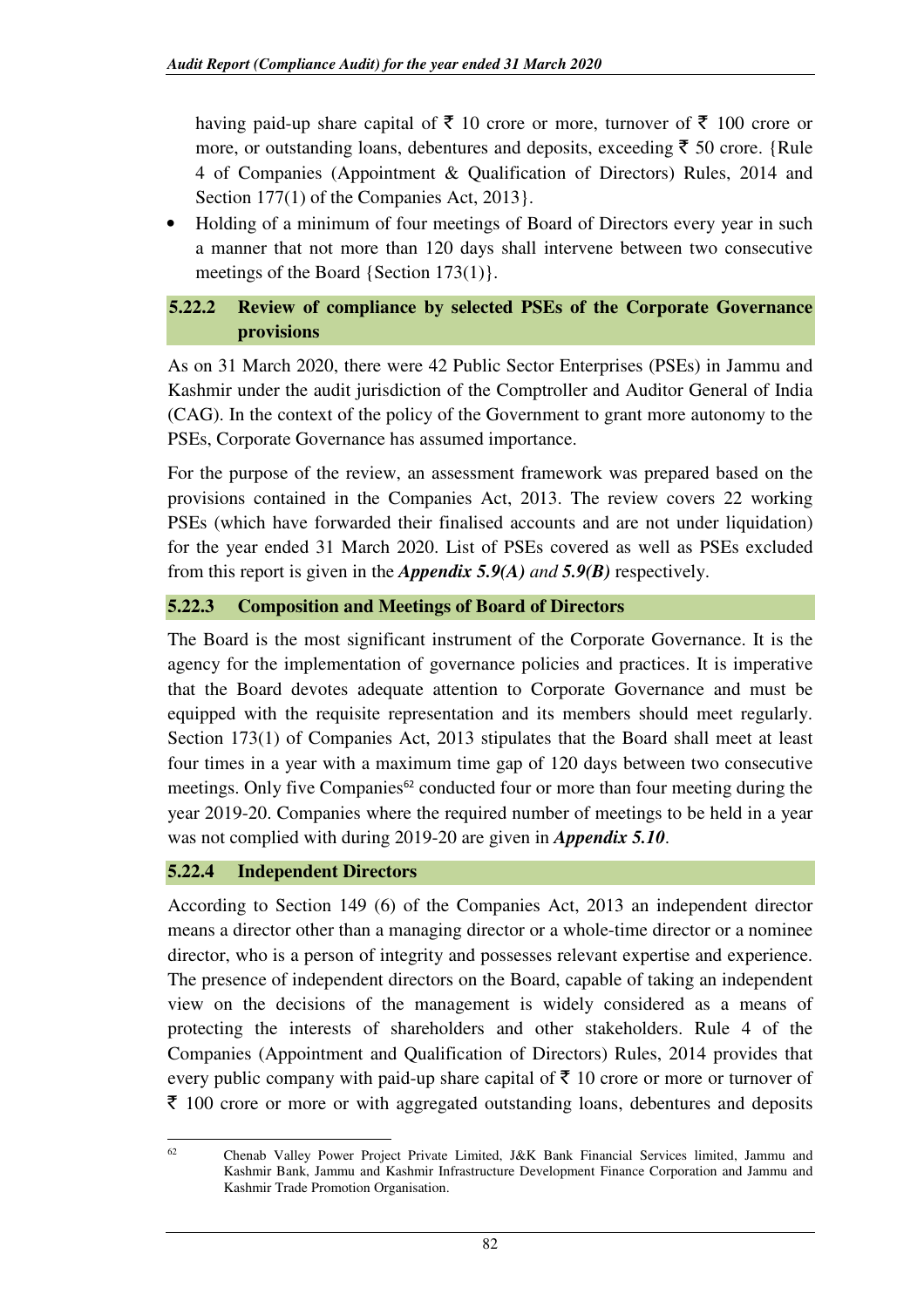exceeding  $\bar{\tau}$  50 crore shall have at least two independent directors on their board. Only four PSEs were falling under these criteria is given in *Appendix 5.11.* Only one PSE (Jammu and Kashmir Bank Limited) has appointed two Independent Director on its Board and met with the related criteria<sup>63</sup> provided under Schedule IV of Companies Act.

# **5.22.5 Woman Director in the Board**

l

Section 149 (1) of the Companies Act, 2013 read with Rule 3 of the Companies (Appointment and Qualification of Directors) Rules, 2014 provides that every public company having paid-up share capital of  $\bar{\tau}$  100 crore or more or turnover of  $\bar{\tau}$  300 crore or more shall have at least one woman Director in its Board. List of two such PSEs (J&K Bank Ltd. and J&K Small Scale Industries Development Corporation Ltd.) meeting these criteria in Jammu and Kashmir is given in *Appendix 5.12.* Both the PSEs had woman Director on their Boards.

#### **5.22.6 Filling-up the posts of Company Secretary**

Timely filling up of vacancies in the posts of key managerial personnel, viz. Directors. Company Secretary *etc.* ensures the availability of required skill and expertise in the management of the Company. It was observed that 15 PSEs<sup>64</sup> fulfilled the criteria for appointment of Company Secretary. Of these in nine PSEs listed in Table 5.22, vacancies of Company Secretary were not filled.

| Sl. No. | Name of PSE                                                                            |
|---------|----------------------------------------------------------------------------------------|
| 1.      | <b>J&amp;K</b> State Horticulture Produce Marketing and Processing Corporation Limited |
| 2.      | J&K SC, ST, BC Development Corporation Limited                                         |
| 3.      | <b>J&amp;K</b> State Women's Development Corporation Limited                           |
| 4.      | <b>J&amp;K Small Scale Industries Development Corporation Limited</b>                  |
| 5.      | <b>J&amp;K</b> State Industrial Development Corporation Limited                        |
| 6.      | <b>J&amp;K</b> Industries Limited                                                      |
| 7.      | <b>J&amp;K Handicrafts (Sales and Export) Development Corporation Limited</b>          |
| 8.      | <b>J&amp;K</b> Cements Limited                                                         |
| 9.      | <b>J&amp;K</b> Minerals Limited                                                        |

|  |  | Table 5.22: List of PSEs where post of Company Secretary was vacant |
|--|--|---------------------------------------------------------------------|
|  |  |                                                                     |

<sup>63</sup> Issuance of letter of appointment, code of conduct, training of independent directors, attending general meetings of the Company and meeting of independent directors. 64

J&K Small Scale Industries Development Corporation Limited, J&K Industries Limited, J&K Bank Limited and J&K Bank Financial Services Limited.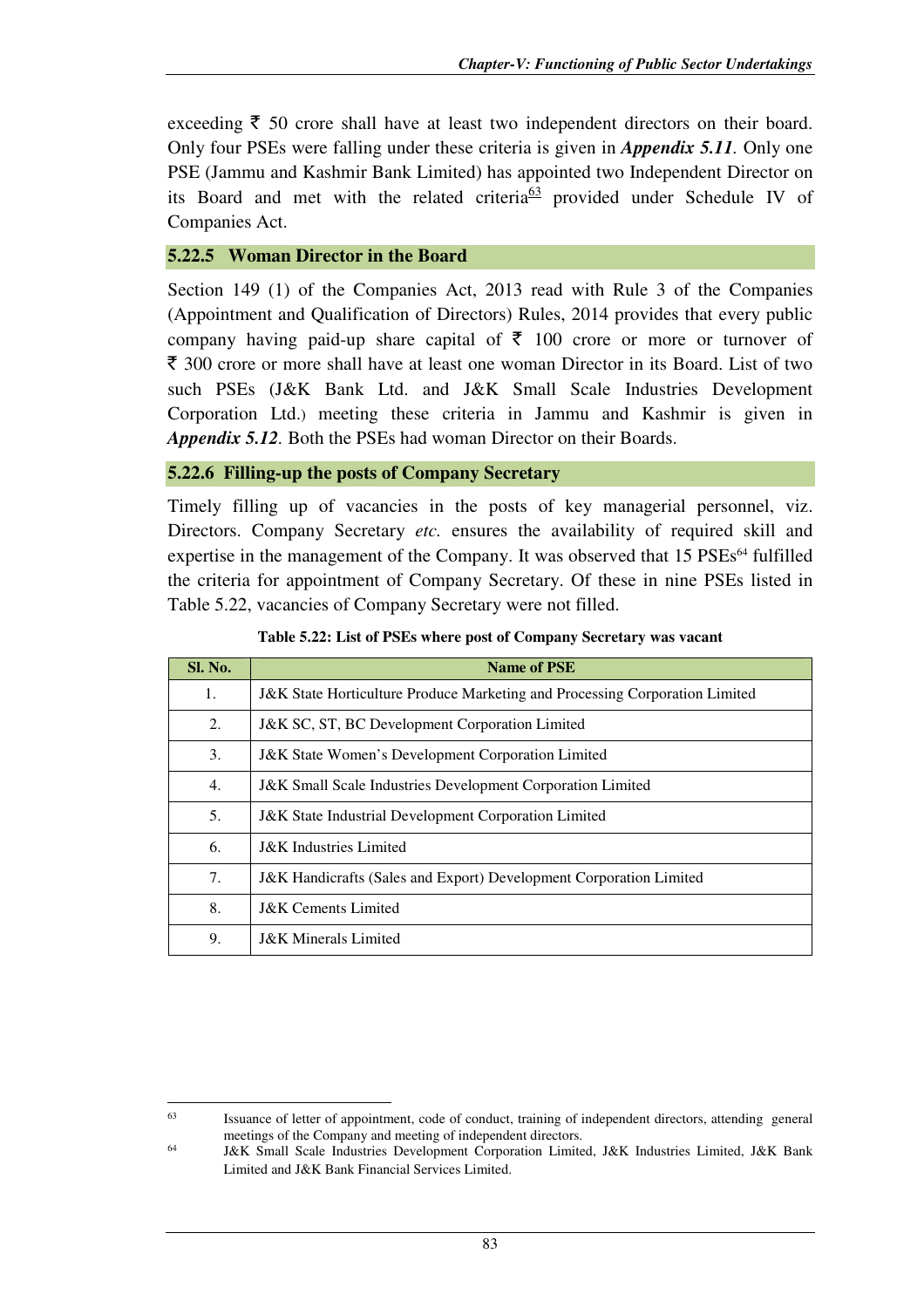# **5.22.7 Audit Committee**

# **(A) Composition of Audit Committee**

Section 177 (1) and (2) of the Companies Act, 2013, stipulate that there shall be an Audit Committee with a minimum of three directors with Independent Directors forming majority. Further, Rule 6 of Companies (Meetings of Board and its Powers) Rules, 2014 provides that every public company with a paid-up capital of  $\bar{\tau}$  10 crore or more or turnover of  $\bar{\tau}$  100 crore or more or outstanding loans or borrowings or debentures or deposits exceeding  $\bar{\tau}$  50 crore or more shall constitute an Audit Committee.

In terms of above stipulations, four companies listed in *Appendix 5.11* were required to constitute Audit Committee. However, only one PSE (Jammu and Kashmir Bank Limited) constituted the Audit Committee. Further, majority of the members of the Audit Committee in Jammu and Kashmir Bank Limited were Independent Directors.

# **(B) Review of Supplementary Audit findings of the CAG**

All the PSEs are subject to the audit of the CAG as per the statutory mandate. Section 143 (6) of the Companies Act, 2013, authorises the CAG to carry out supplementary audit of accounts of Government Companies. Further, section 177 (4) (iii) of the Companies Act, 2013 provides that Audit Committee shall examine the financial statements and Auditors' Report thereon. Thus, in case of PSEs, it is the responsibility of the Audit Committee to review the findings of the CAG. The comments of the CAG on annual accounts had been reviewed by the Audit Committee in the case of Jammu and Kashmir Bank Limited only.

**5.22.8 Other Committees** 

# **(I) Nomination and Remuneration Committee**

Section 178 (1) of the Companies Act, 2013 and Rule 6 of the Companies (Meeting of Boards and its Powers), Rules 2014, stipulate that each PSE shall constitute a Nomination and Remuneration Committee comprising of at least three Directors, all of whom should be non-executive Directors and at least half shall be independent. Out of four PSEs required to have independent director in the Board (as discussed in Para 5.22.4), only Jammu and Kashmir Bank Limited had Nomination and Remuneration Committee in place.

 In case of any contravention of the provisions of Section 177 (Audit Committee) and Section 178 (Nomination and Remuneration Committee), the company shall be punishable under Section 178(8) of the Companies Act, 2013 with fine which shall not be less than one lakh rupees but which may extend to five lakh rupees and every officer of the company who is in default shall be punishable with imprisonment for a term which may extend to one year or with fine which shall not be less than twentyfive thousand rupees but which may extend to one lakh rupees, or with both.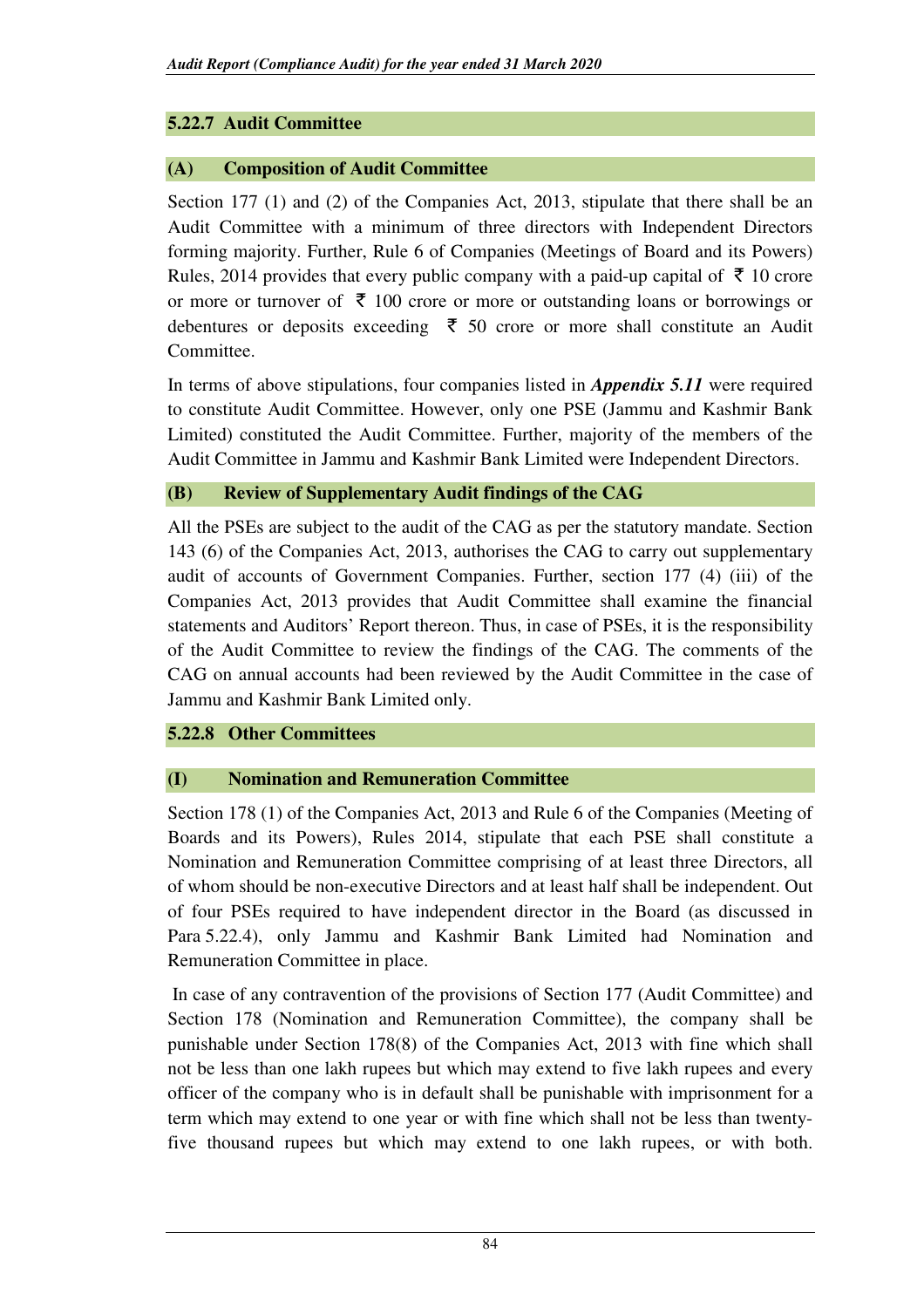However, it was noted that no such penalty had been imposed by the Registrar of the Companies during 2019-20.

# **5.22.9 Whistle Blower Mechanism**

Two companies (J&K Bank Limited and J&K State Power Development Corporation Limited) had whistle blower mechanism in place as per requirement of Section 177 (9) of the Companies Act, 2013 read with Rule 7 of the Companies (Meeting of Boards and its Powers), Rules 2014. However, review of the mechanism by the Audit committee (required under Para III (10) of Schedule IV of Companies Act, 2013 read with Rule 7 (2) of the Companies (Meeting of Boards and its Powers), Rules 2014 was done only by J&K Bank Limited.

# **5.22.10 Notice of Annual General Meeting**

Section 101 of the Companies Act 2013 provides that a general meeting of a company may be called by giving not less than 21 days' notice either in writing or through electronic mode in such a manner as may be prescribed. Further, a general meeting may be called after giving a shorter notice if consent is given in writing or by electronic mode by not less than 95 *per cent* of the members entitled to vote at such meeting. In two PSEs (J&K SC/ ST/ BC Development Corporation Limited and J&K Projects Construction Corporation Limited) notice was circulated less than 21 days before the AGM without consent of the required members.

List of PSEs where no AGM is held during 2019-20 is given in *Appendix 5.13*.

# **5.23 Follow-up action on Audit Reports**

The Report of the C&AG of India represents the culmination of the process of audit scrutiny. It is, therefore, necessary that they elicit appropriate and timely response from the executive. The Finance Department, Government of Jammu and Kashmir issued (June 1997) instructions to all Administrative Departments to submit replies/ explanatory notes to paragraphs/ reviews included in the Audit Reports of the C&AG of India within a period of three months after their presentation to the legislature, in the prescribed format without waiting for any questionnaires from the Committee on Public Undertakings (COPU). The position of explanatory notes on Audit Reports as of September 2020 is given in *Appendix 5.14.* was as under:-

Out of 11 paragraphs/ performance audits<sup>65</sup> of Power Sector, explanatory notes in respect of only one Performance Audit on Jammu and Kashmir Power Development Corporation Limited was awaited (October 2021).

Similarly, out of 79 paragraphs/ performance audits of other Sectors, explanatory notes to nine paragraphs/ performance audits in respect of two departments, which were commented upon, were awaited (October 2021).

 $\overline{a}$ 

<sup>65</sup> Performance Audit is considered as one Paragraph.